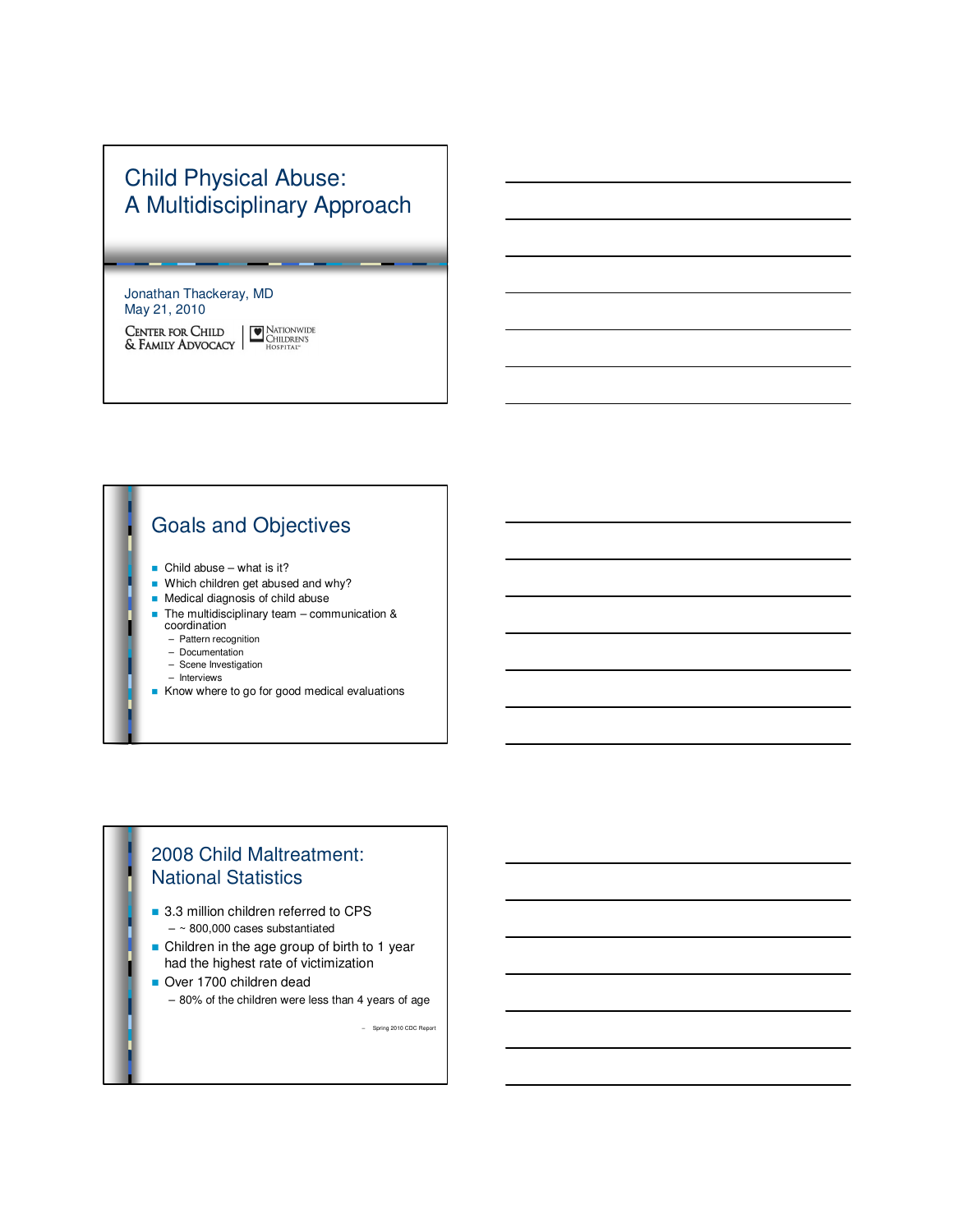# 2008 Child Maltreatment: Mississippi Statistics

- $\blacksquare$  > 30,000 reported cases
	- $-$  ~64% screened in for further investigation  $-$  ~30% substantiated
- Ranked  $25<sup>th</sup>$  in the nation for rate of child abuse
	- 10.4 victims/1000 children
	- National average 10.3
- **n** Increase in number of children abused from 5600 in 2004 to almost 8000 in 2008



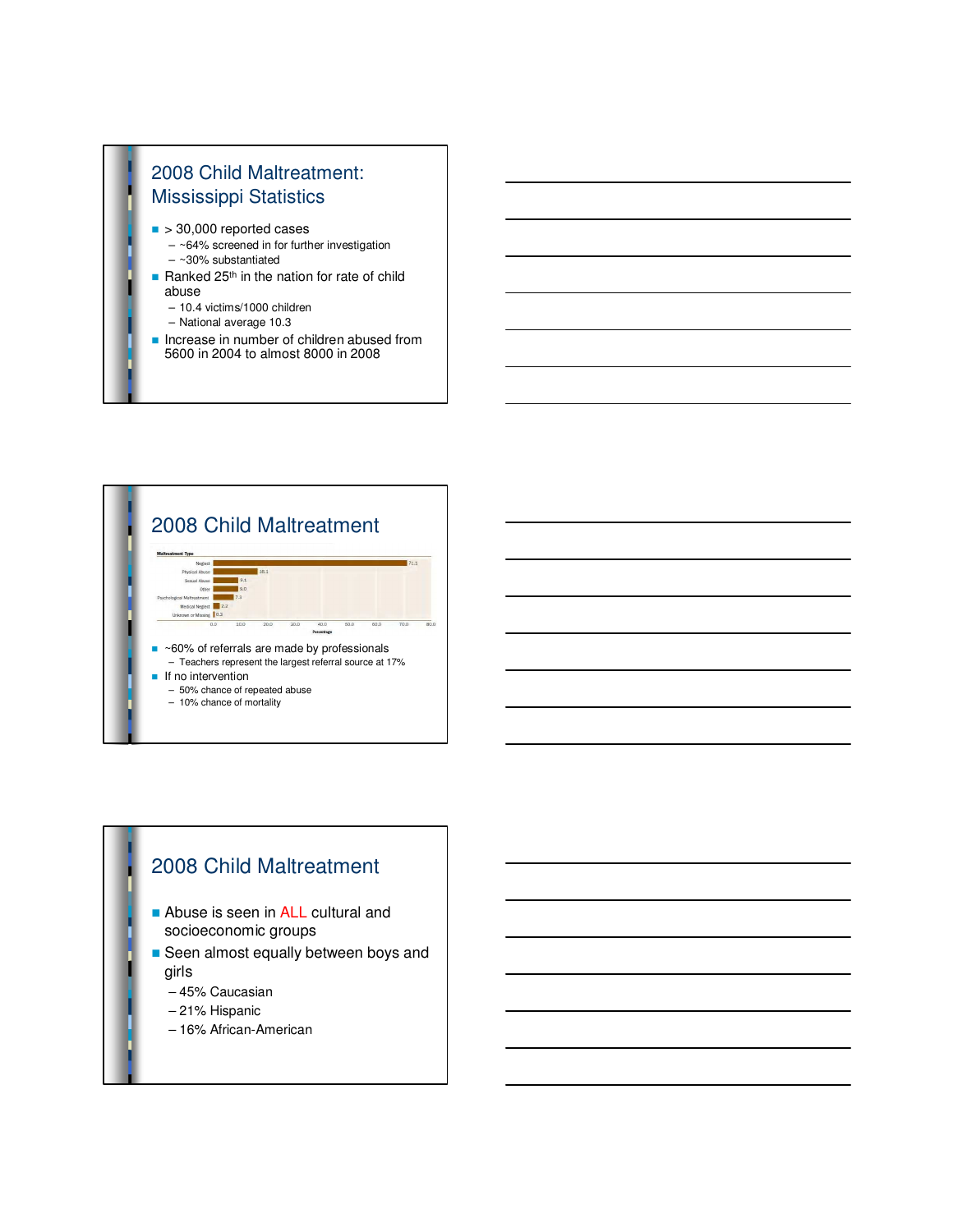#### Identifying Risk Factors ■ Parent – Substance  $\blacksquare$  Child – Disability?

- abuse
- Mental illness
- Poor coping ability
- Unreasonable expectations for the child
- Chronic illness?
- "Difficult"
	- temperament

#### Identifying Risk Factors **n** Family – Domestic violence – Poverty – Single parent – Multiple children – Stress – Isolation **n** Community – Poverty – Crime – Violence – Substance abuse – Social isolation – Lack of supports

## Topics To Discuss Today

- **n** Bruises
- **n** Burns
- **Abusive Head Trauma**
- Failure-to-Thrive
- **Benefits of a Child Advocacy Center**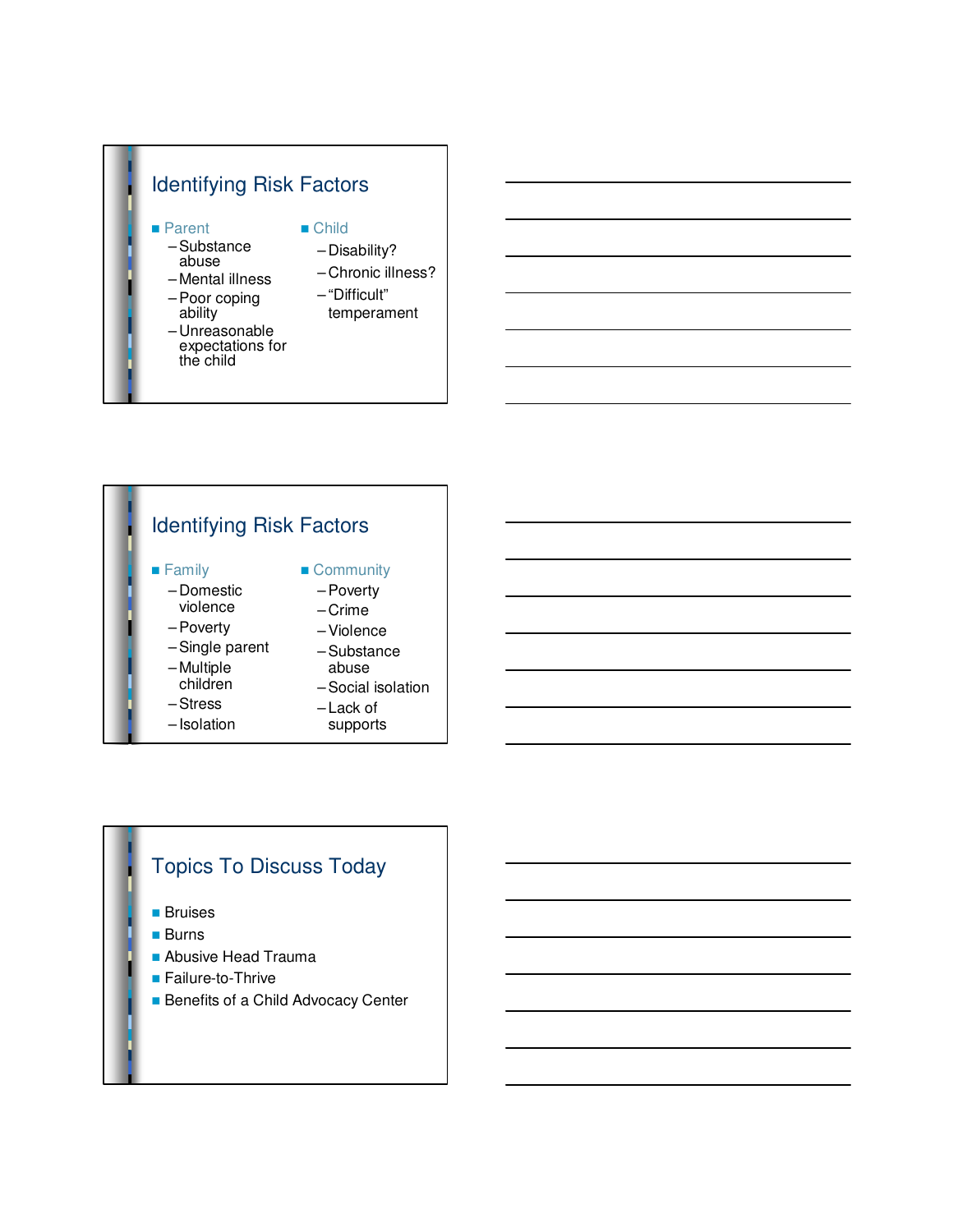

# **Bruising**

**n** Cutaneous injuries are the single most common presentation of physical child abuse

Reece & Christian 2009

**n** Bruises are the most common type of injury in abused children Ellerstein Am J Dis Child 1979

# **Definitions**

- n Bruise (contusion): Bleeding beneath the intact skin at the site of blunt impact trauma
	- Loop mark
	- Slap mark
- n Ecchymosis: Blood that has dissected through tissue planes to become visible externally
	- Battle's sign
- **Hematoma: Blood that has extravasated from the vascular system into the body** 
	- Subdural hematoma

Kaczor 2006 Clin Ped Emerg Med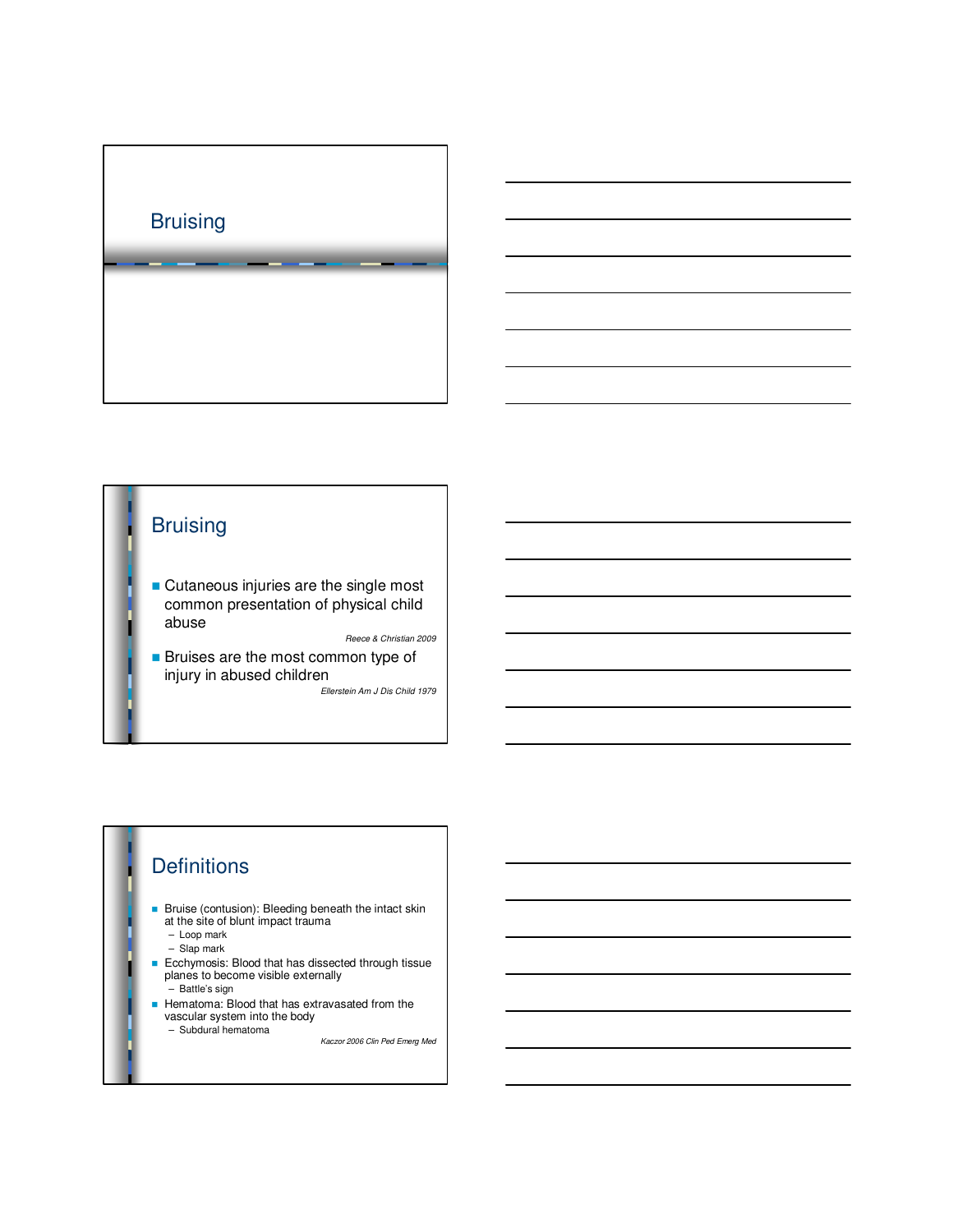

- $\blacksquare$  Are we sure this is a bruise?
- Can we date bruises?
- **How old is the child?**
- What does the child do?
- $\blacksquare$  Where on the body is the bruising?

## Can Bruises be Dated?

- Stephenson Arch Dis Child 1996
	- 23 children evaluated with bruising Blinded observer estimated age of injury as fresh (<48 hours), intermediate (48 hours 7 days), or old (>7 days) – Accuracy of estimation was 54.5%
- 
- Munang *J Clin Forens Med* 2002<br>- 44 children identified in ED setting with bruising
	- 3 described same bruises in vivo and later by photograph Only 31% of descriptions completely agreed with the later description of the photograph of the same bruise
- Bariciak Pediatrics 2003
	- 50 children presented to ED with accidental bruising
	-
	- Emergency physicians estimated age Accuracy of estimation within 24 hours was 47.6%

#### – Poor interobserver reliability

## Can Bruises be Dated?

#### **n** Importance of color:

- Above papers would suggest:
	- Red/blue/purple is associated with recent bruising
	- Yellow/brown and green is associated with older healing bruising
- $-$  BUT  $-$  any of these colors can be observed in a bruise at any time before it fully resolves

**n** Assessment of the age of a bruise in children is inaccurate and has no scientific basis Maguire Arch Dis Child 2005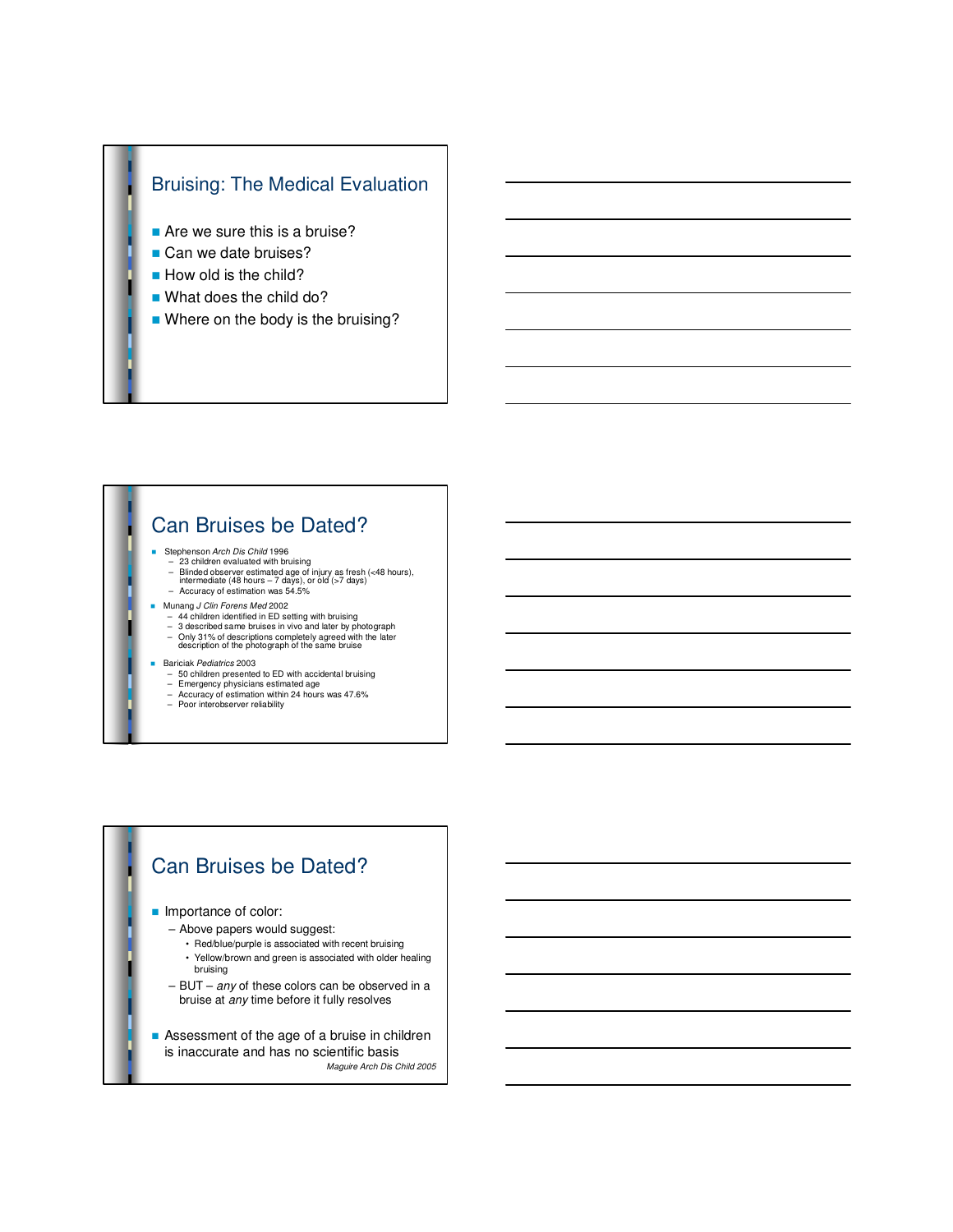|                 |                   |                    | How Old Is the Child?                        |                   |
|-----------------|-------------------|--------------------|----------------------------------------------|-------------------|
|                 |                   |                    | Studies defining prevalence according to age |                   |
|                 |                   | <b>Infants</b>     | Preschool                                    | <b>School Age</b> |
|                 | $0 - 6$<br>months | $6 - 12$<br>months |                                              |                   |
| Carpenter       | N/A               | 12.4%              | N/A                                          | N/A               |
| <b>Martimer</b> |                   | 1%                 | N/A                                          | N/A               |
| Tush            | N/A               | N/A                | 36-48 months:<br>90%                         | N/A               |
|                 |                   |                    | 12-24 months:<br>42%                         | N/A               |
| Sugar           | 0.5%              | 10.6%              | 24-35 months:<br>61%                         |                   |
| Labbe           | 1.2%              | N/A                | 9 mos-4 yrs:<br>60.3%                        | 5-9 years: 80.3%  |



|                 |                   |                    | How Old Is the Child?<br>Studies defining prevalence according to age |                   |
|-----------------|-------------------|--------------------|-----------------------------------------------------------------------|-------------------|
|                 |                   | <b>Infants</b>     | Preschool                                                             | <b>School Age</b> |
|                 | $0 - 6$<br>months | $6 - 12$<br>months |                                                                       |                   |
| Carpenter       | N/A               | 12.4%              | N/A                                                                   | N/A               |
| <b>Martimer</b> |                   | 1%                 | N/A                                                                   | N/A               |
| Tush            | N/A               | N/Δ                | 36-48 months:<br>90%                                                  | N/A               |
|                 |                   |                    | 12-24 months:<br>42%                                                  | N/A               |
| Sugar           | 0.5%              | 10.6%              | 24-35 months:<br>61%                                                  |                   |
| Labbe           | 1.2%              | N/A                | 9 mos-4 yrs:<br>60.3%                                                 | 5-9 years: 80.3%  |

 $\overline{\phantom{0}}$ 



|                 |                   |                    | Studies defining prevalence according to age |                   |
|-----------------|-------------------|--------------------|----------------------------------------------|-------------------|
|                 |                   | <b>Infants</b>     | Preschool                                    | <b>School Age</b> |
|                 | $0 - 6$<br>months | $6 - 12$<br>months |                                              |                   |
| Carpenter       | N/A               | 12.4%              | N/A                                          | N/A               |
| <b>Martimer</b> |                   | 1%                 | N/A                                          | N/A               |
| Tush            | N/A               | <b>N/A</b>         | 36-48 months:<br>90%                         | N/A               |
|                 |                   |                    | 12-24 months:<br>42%                         | N/A               |
| Sugar           | 0.5%              | 10.6%              | 24-35 months:<br>61%                         |                   |
| Labbe           | 1.2%              | <b>N/A</b>         | 9 mos-4 yrs:<br>60.3%                        | 5-9 years: 80.3%  |

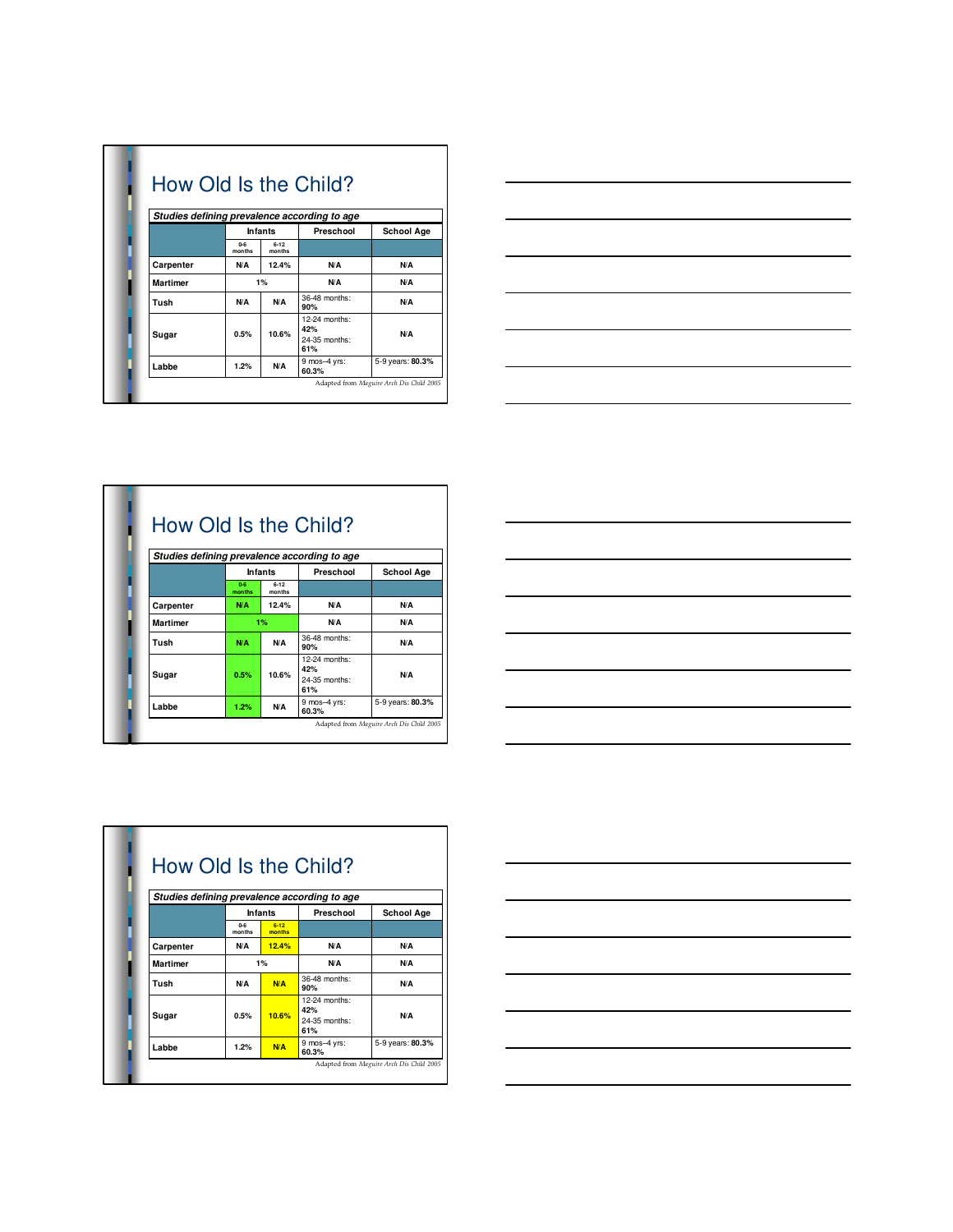|                 |                   |                    | How Old Is the Child?                        |                   |
|-----------------|-------------------|--------------------|----------------------------------------------|-------------------|
|                 |                   |                    | Studies defining prevalence according to age |                   |
|                 |                   | <b>Infants</b>     | Preschool                                    | <b>School Age</b> |
|                 | $0 - 6$<br>months | $6 - 12$<br>months |                                              |                   |
| Carpenter       | N/A               | 12.4%              | N/A                                          | <b>N/A</b>        |
| <b>Martimer</b> |                   | 1%                 | <b>N/A</b>                                   | N/A               |
| Tush            | N/A               | N/A                | 36-48 months:<br>90%                         | <b>N/A</b>        |
|                 |                   |                    | $12-24$ months:<br>42%                       |                   |
| Sugar           | 0.5%              | 10.6%              | 24-35 months:<br>61%                         | <b>N/A</b>        |
| Labbe           | 1.2%              | N/A                | $9$ mos-4 yrs:<br>60.3%                      | 5-9 years: 80.3%  |







# Bruising and Age/Development

- **n** Bruising is rare in infants/precruisers and becomes increasingly more common as children age and develop
- **n** If bruising is seen in a non-ambulatory child, consideration should be given to abuse or some other underlying condition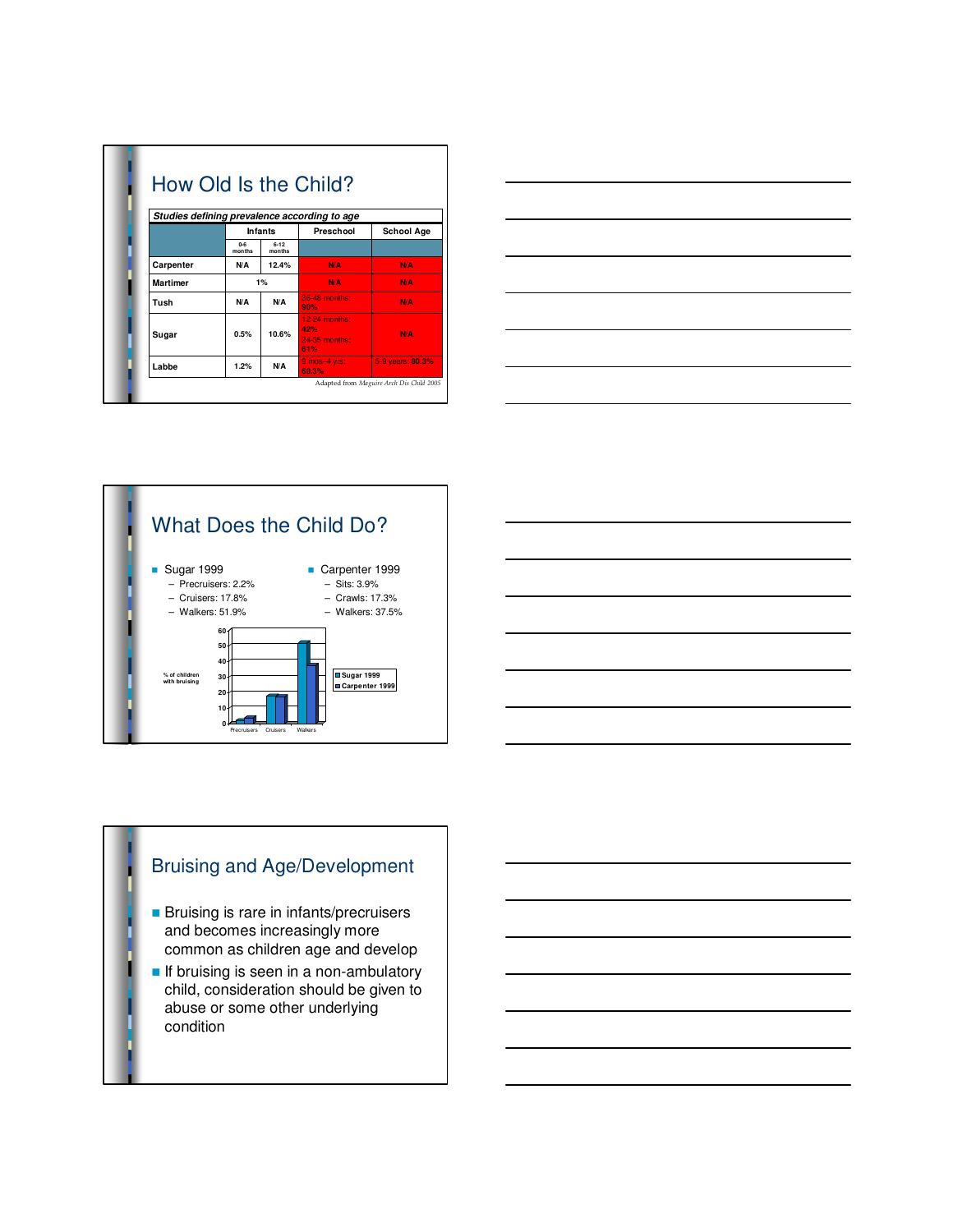| Non-Intentional | Abuse                      |
|-----------------|----------------------------|
| Shins           | Upper anterior thighs      |
| Elbows          | Trunk (torso, chest, back) |
| Lower arms      | Upper arms                 |
| Forehead        | Face and ears              |
| Vertex of chin  | Neck and cheeks            |
| Ankles          | Hands and feet             |
| Hips            | Buttocks/genitalia         |



#### Bruising: Investigative **Recommendations**

- 1. Recognize patterns.
- 2. Examine the entire body.
- 3. Photodocument everything.
- 4. Keep an open mind.
- 5. Scene investigations are critical.

#### Conclusions - Bruising

- $\blacksquare$  Given the complexities of skin anatomy and variability in healing, accurate dating of bruises is rarely possible
- **n** If bruising is seen in a young, or nonambulatory child, or in certain locations consideration should be given to abuse or some other underlying condition
- Be able to recognize patterns of injury based on appearance and location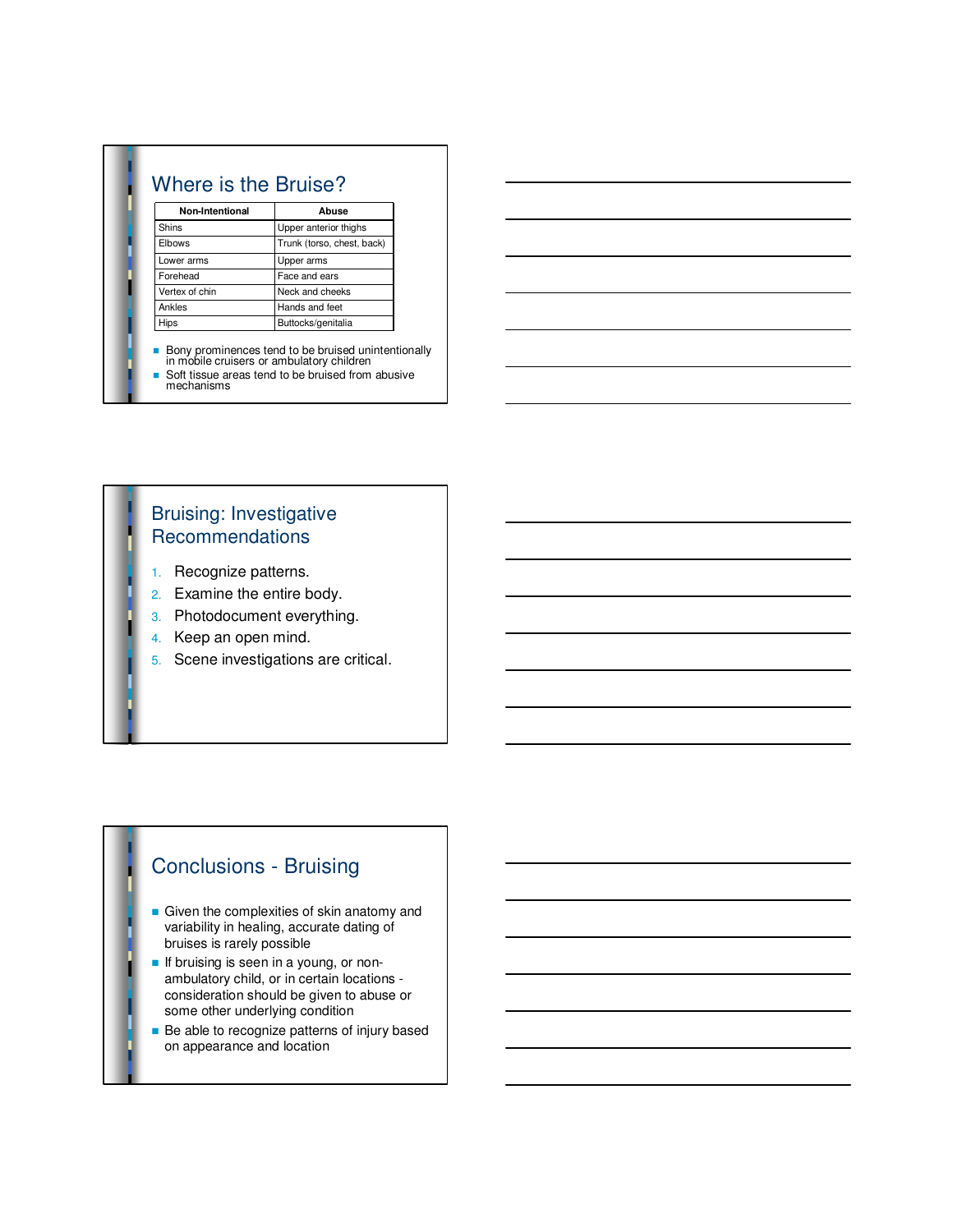



- **Pediatric burns cause:** 
	- Over 250,000 injuries per year necessitating medical attention
	- Over 15,000 hospitalizations per year
	- Over 10,000 cases of severe disability per year
	- 1100 deaths per year
	- Third leading cause of mortality in children < 5 years of age

*Children's Burn Foundation 2008*



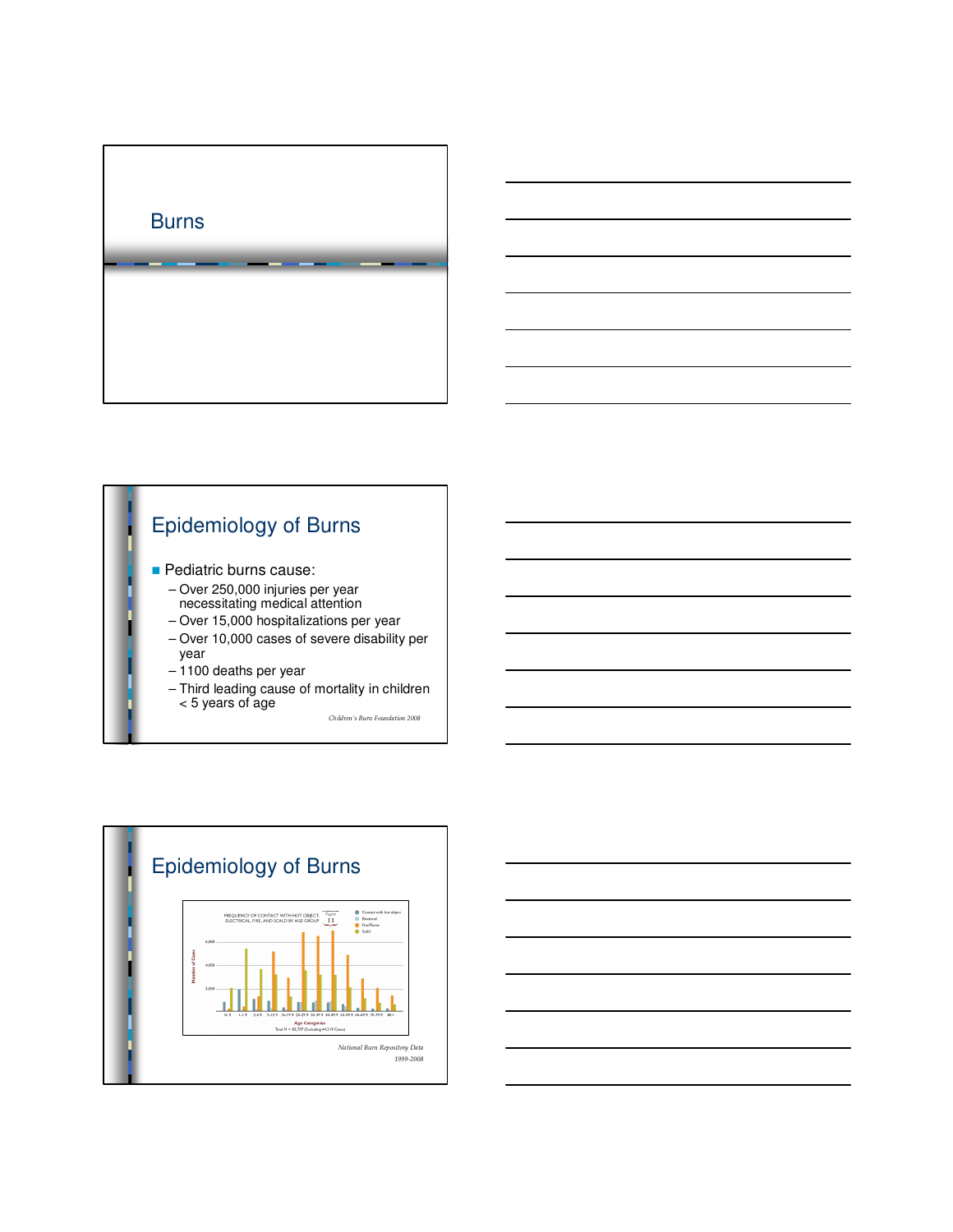

## Burns Caused by Abuse/Neglect

- Boys 2-3 times as likely to sustain abusive burns
- Mean age between 2 and 4 years
- Corresponds with times of high 'demand' • Toilet training\* • Temper tantrums/Excessive crying

- Children with inflicted burns 2.4-4.8 times more likely to have burns to hands, arms or legs bilaterally than children with accidental burns
- Andronicus Burns 1998 n Child abuse was found in nearly half of children < 2 years with scald burns to perineum and/or genitalia Angel J Pediatr Surg 2002

#### Burns: The Medical Investigation

- **n** Any red flags in the history?
- **How severe is the burn?**
- $\blacksquare$  Is this really a burn?
- Does the burn have a pattern?
- Does the pattern match the history we have been provided?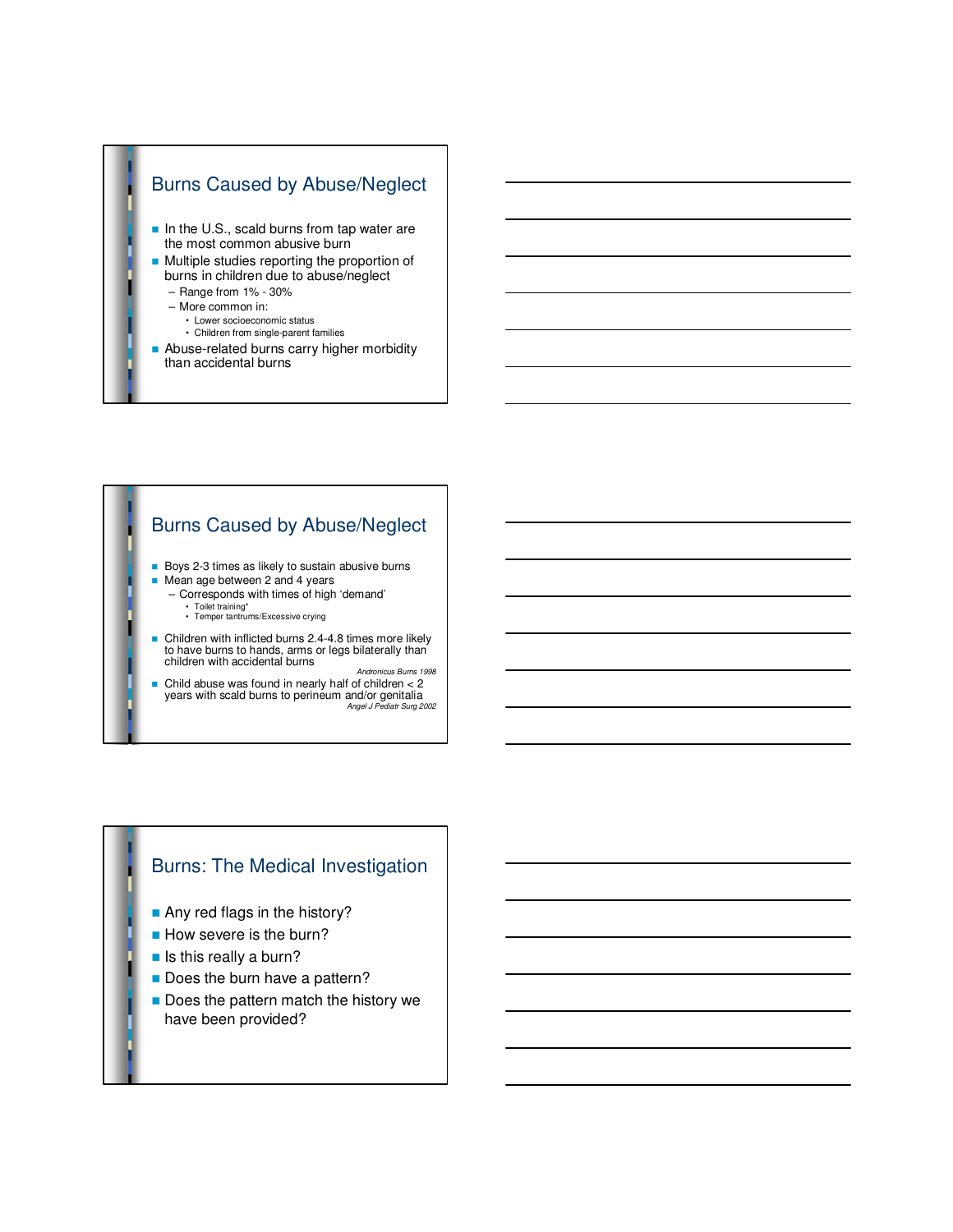#### Any red flags? **History, history, history!** – Who, what, when, where, and how • Who was caring for the child? • What events preceded the injury? • What was the child's reaction? • What did the caregiver do? • When did the injury occur?

- Where did it occur?
- Developmental assessment of the child
- What does the child say happened?
- What does the caregiver say happened?

# Common Red Flags

- n Injury incompatible with child's developmental abilities
- **n** Absent, changing, or evolving history
- **n** Injury blamed on young sibling
- Delay in seeking medical care
- $\blacksquare$  Triggering event that precipitates loss of control in caregiver
- **n** Family crisis or stress
- **n** Prior history of abuse in caregiver

#### How Severe is the Burn?

- **n** Severity of a burn is based on:
	- Time of exposure
	- Temperature of agent
	- Type of agent
	- Amount of blood flow to that part of the body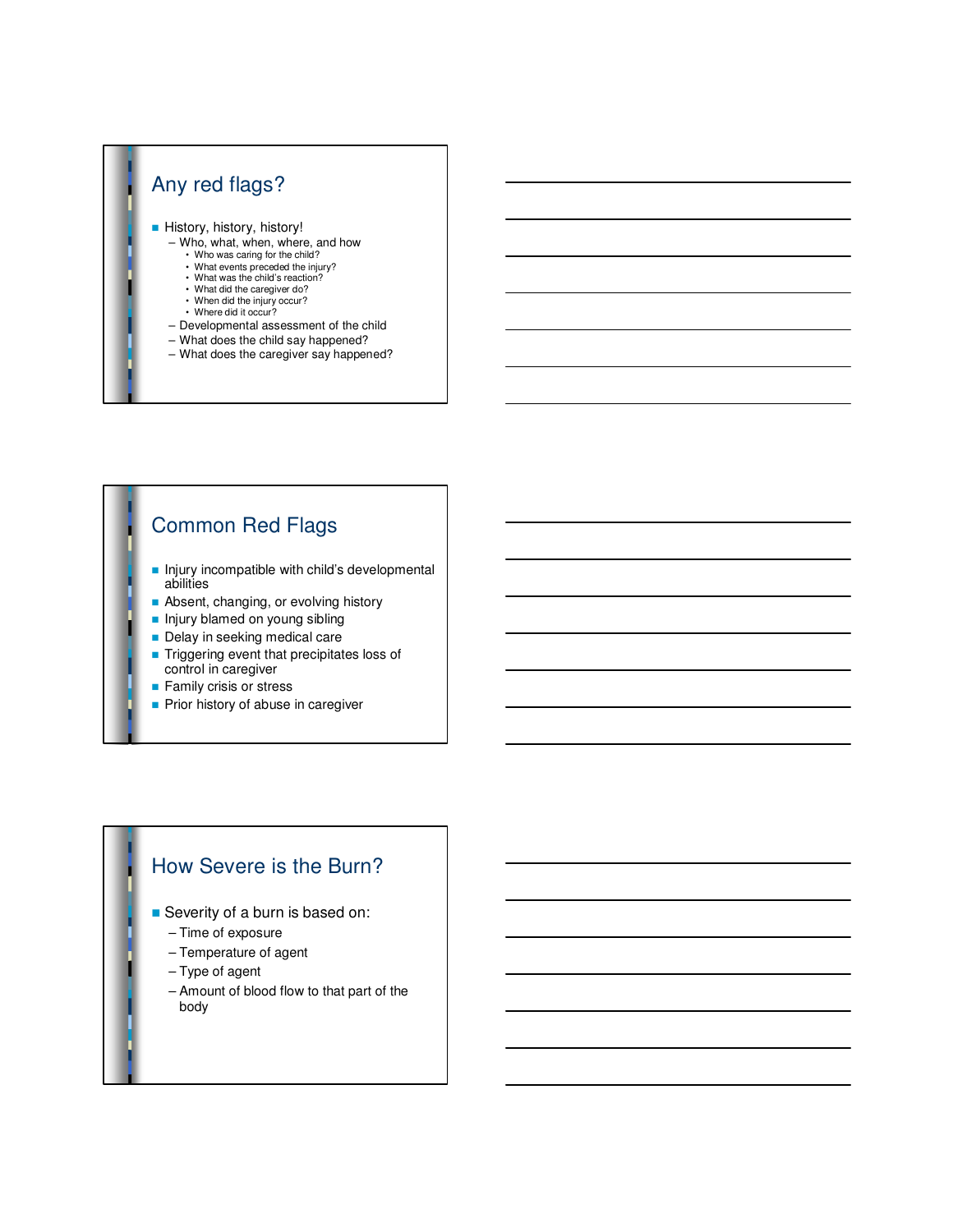

# Liquid Burns and Patterns

- **n** Scalding is the most frequent form of burn abuse
- More than 80% of abusive scald burns are from tap water
- **n** Observed patterns:
	- Immersion pattern
		- "Stocking" and "glove" distribution • "Doughnut"
	- Skin-sparing patterns
	- Viscous vs. non-viscous substances

# Liquid Burns and Patterns

- How does a child respond to immersion?
	- Theory 1: Reflex is to withdraw from the burn
	- Child would struggle, kick, flail Splash marks would be evident if burn is accidental
	- Theory 2: Child panics and 'freezes'
	-
	- Child holds perfectly still Splash marks would be absent and child would have a symmetrical distribution of burn
- n The reality is there likely exists a wide range of behavioral and pain response to burn injuries
- 
- **Because of this, patterns may** *influence* the concern for inflicted injury but should not be the sole basis for making a diagnosis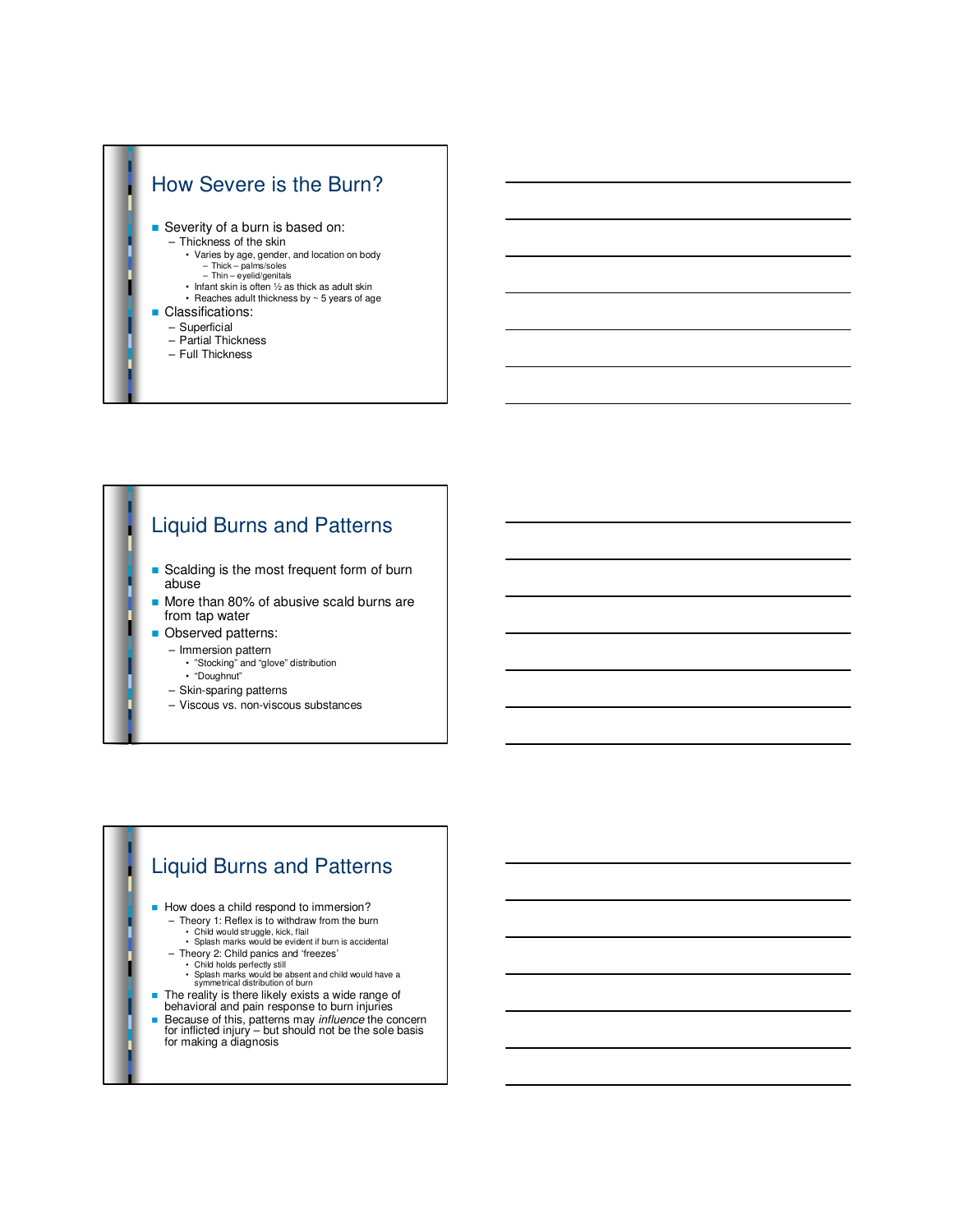# Liquid Burns and Patterns

- More than 80% of abusive scald burns are from tap water
- Patterns are important...
	- Stocking-glove-doughnut = immersion
	- Sparing of skin = protection, either from other skin or from a cooler surface
	- …but should always be analyzed in the context of the provided history and should not be the sole basis for making a diagnosis of abuse!

# Cigarette Burns

#### **n** Intentional:

- Firm contact typically produces a sharply-defined, circular, third-degree burn
- Approximately 5-10mm diameter
- Often on 'exposed' areas, such as hands, feet, head, and neck

#### **Accidental:**

- Typically causes only superficial "brush" burns
	- Short duration of exposure
	- Glowing coals insulated by layer of ash
		- Faller-Marquardt Foren Sci Intl 2007

#### Burns: Investigative Recommendations

- 1. Get to the scene.
- 2. Interview everyone.
- 3. Corroborate everything.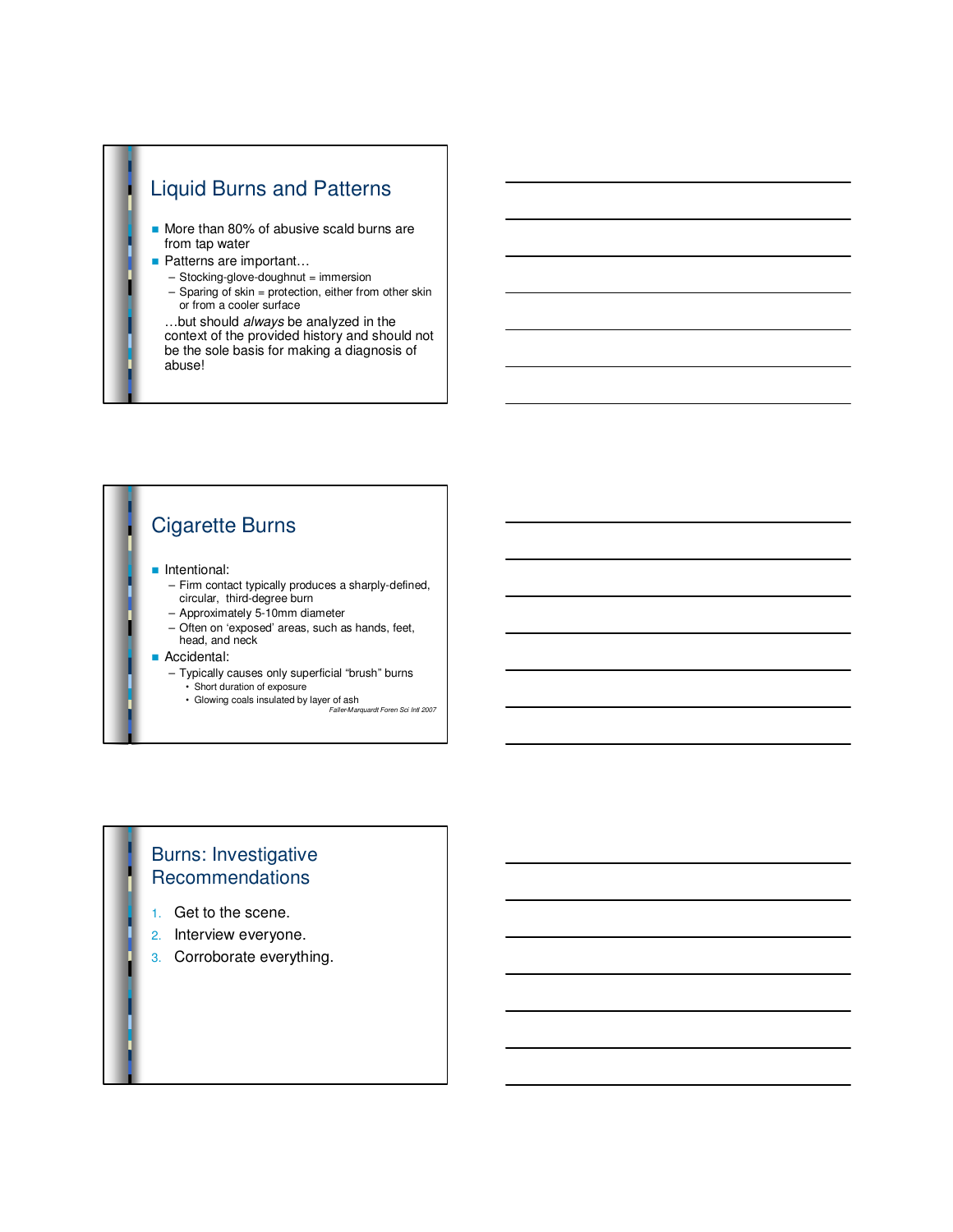# Diagnostic Evaluation for Abuse Role of social workers – Often the first to perform an in-depth

- interview of the child victim and the alleged perpetrator
	- Emotions run high
	- Little time to construct an alternate story
	- Story may evolve over time
	- Event reconstruction
		- How, where, when, what, and who
		- Consider use of props (dolls, sinks, bathrooms)

#### Diagnostic Evaluation for Abuse Role of social workers – Psychosocial Assessment • Risk factors associated with child abuse? – Single-parent family – Relationship discord – Financial stress – Social isolation – Employment difficulties – Substance abuse – Domestic violence – CPS history

#### Diagnostic Evaluation for Abuse

#### Role of social workers

- Psychosocial Assessment
	- Risk factors associated with child abuse?
		- Role reversal in childcare responsibilities
		- Disabled child
		- Inappropriate expectations of the child
		- Poor bonding
		- Chaotic, erratic lifestyle
		- Delay in seeking medical care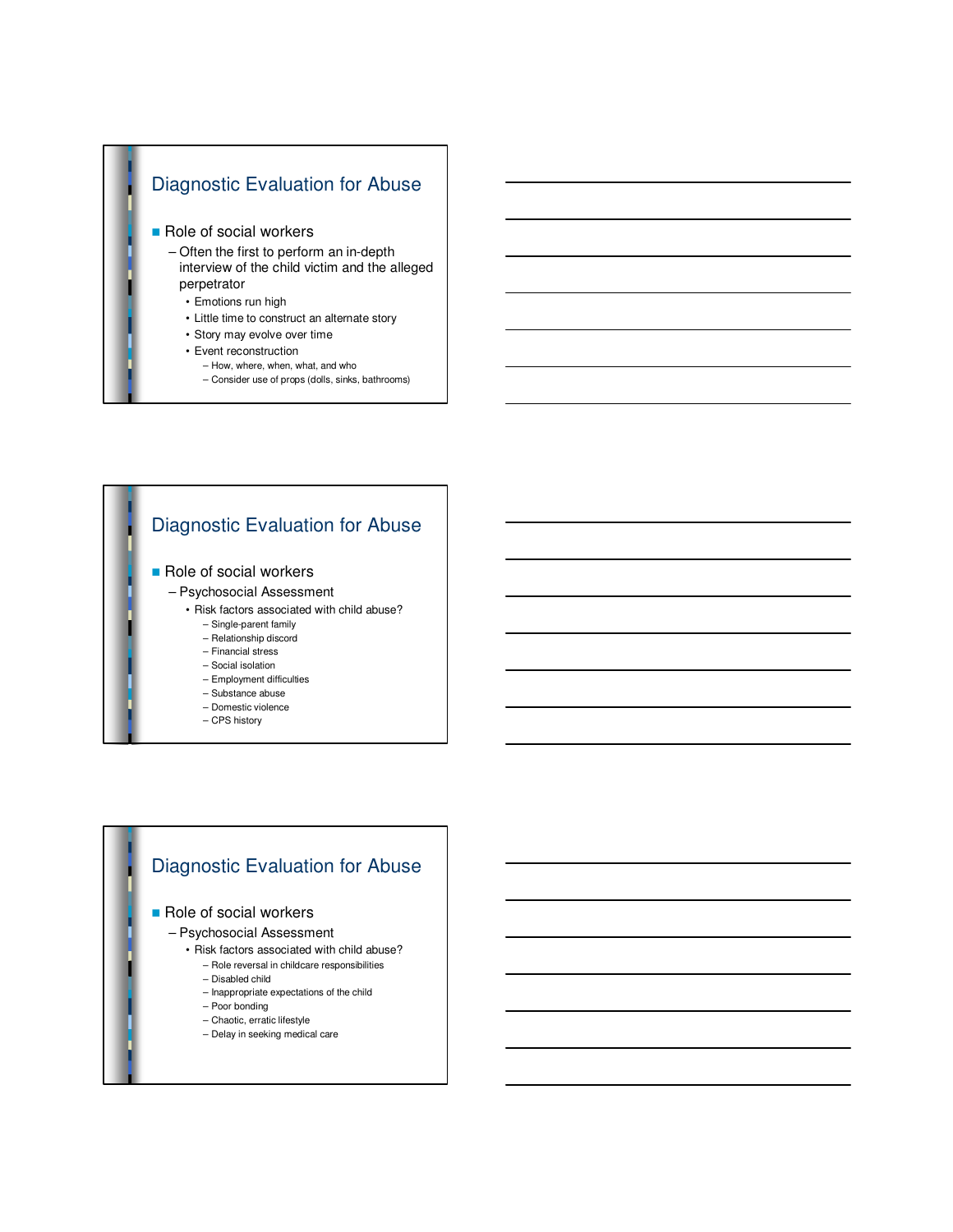

# Diagnostic Evaluation for Abuse

#### **B** Scene Investigation

– Evaluation of site where burn reportedly occurred

• Contact burns:

- Object to match the pattern
- Chemical burns:
	- Empty bottle or container
	- Evidence of a spill
- Electrical burns:
	- Downed wires
	- Singe marks on carpet/furniture

#### Diagnostic Evaluation for Abuse

**Bathtub burns:** 

- Layout of bathroom
	- Proximity to caregivers if not present at time of injury
- Surface of the tub
- Evidence of injury?

• Sloughed skin

• Wet towels/rugs/clothes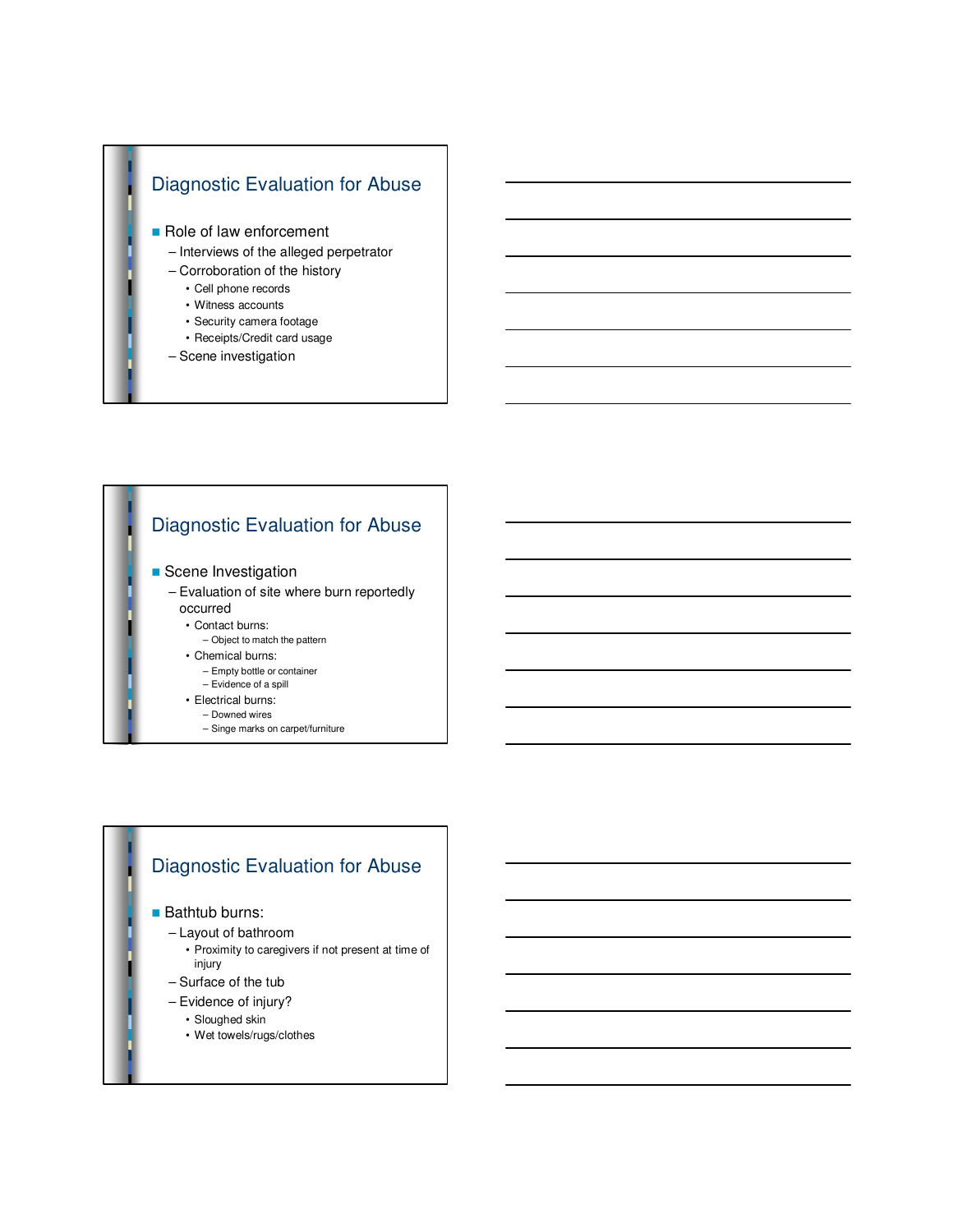

#### Diagnostic Evaluation for Abuse

- **No.** What is the height of the tub?
	- Can child enter tub alone? • 35% of children 10-18 months old can

Allasio Pediatrics 2005

- How deep is internal tub?
- Rate of filling/drainage?

#### **Conclusions**

- Up to 30% of pediatric burns may be due to abuse/neglect and tap water is the most frequent etiology of these burns
- $\blacksquare$  Know the mechanism and recognize the clinical presentations of the many etiologies of pediatric burns (thermal, radiant, chemical, electrical)
- n Specific patterns of burn injury may influence the concern for inflicted injury, but should rarely, if ever, be used as the sole basis for diagnosing abuse
- n A detailed history, including a scene investigation, is critical when evaluating a burned child for possible abuse/neglect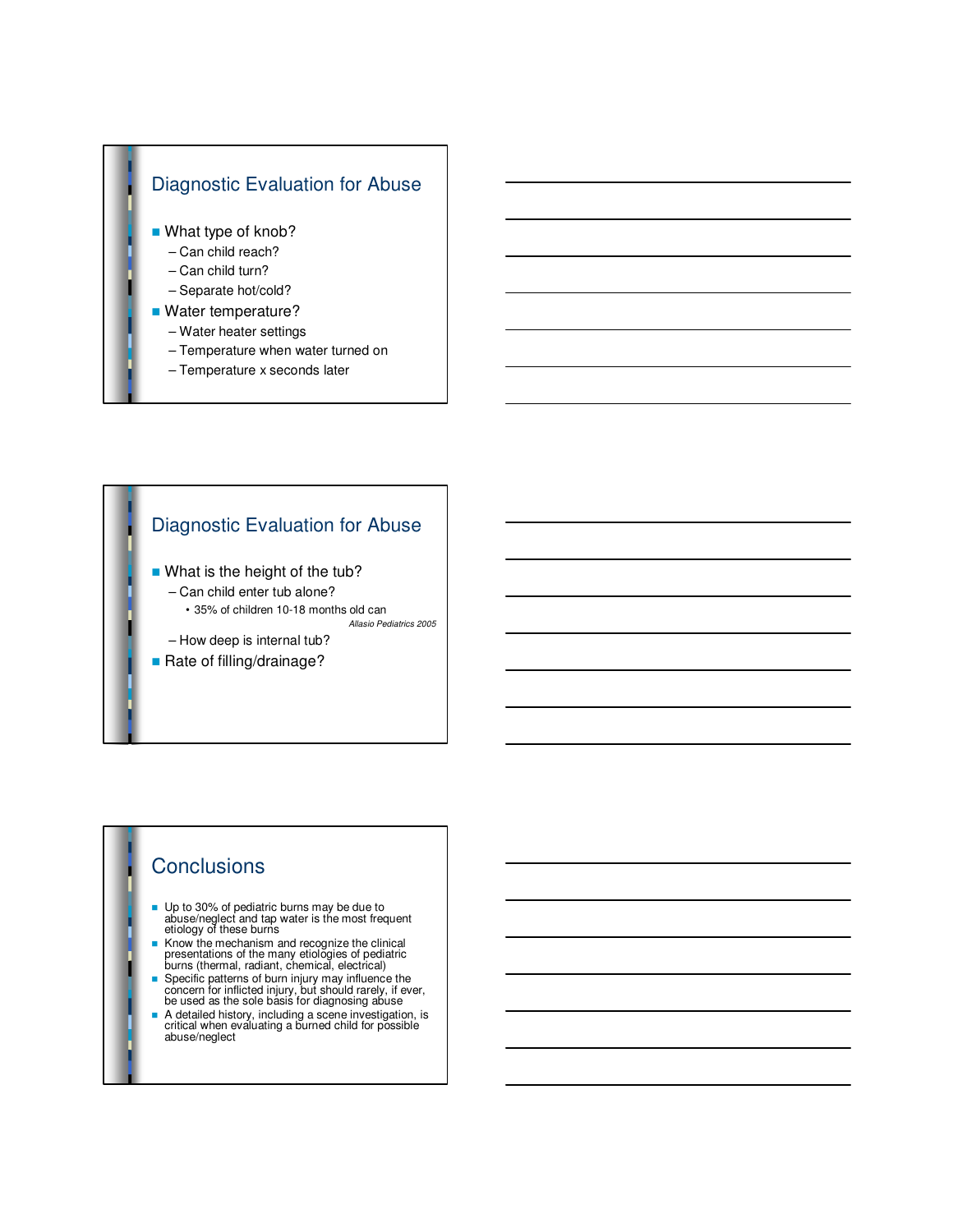

# Are We All on the Same Page?

Battered child syndrome Whiplash shaken infant syndrome Shaken baby/impact syndrome Abusive Head Injury/ Inflicted Head Trauma

## Scope of the Problem

- A leading cause of morbidity and mortality in infants and children
- Abuse is the most common cause of head injury in children less than 1 year of age
- $\blacksquare$  The most common cause of death in children who are abused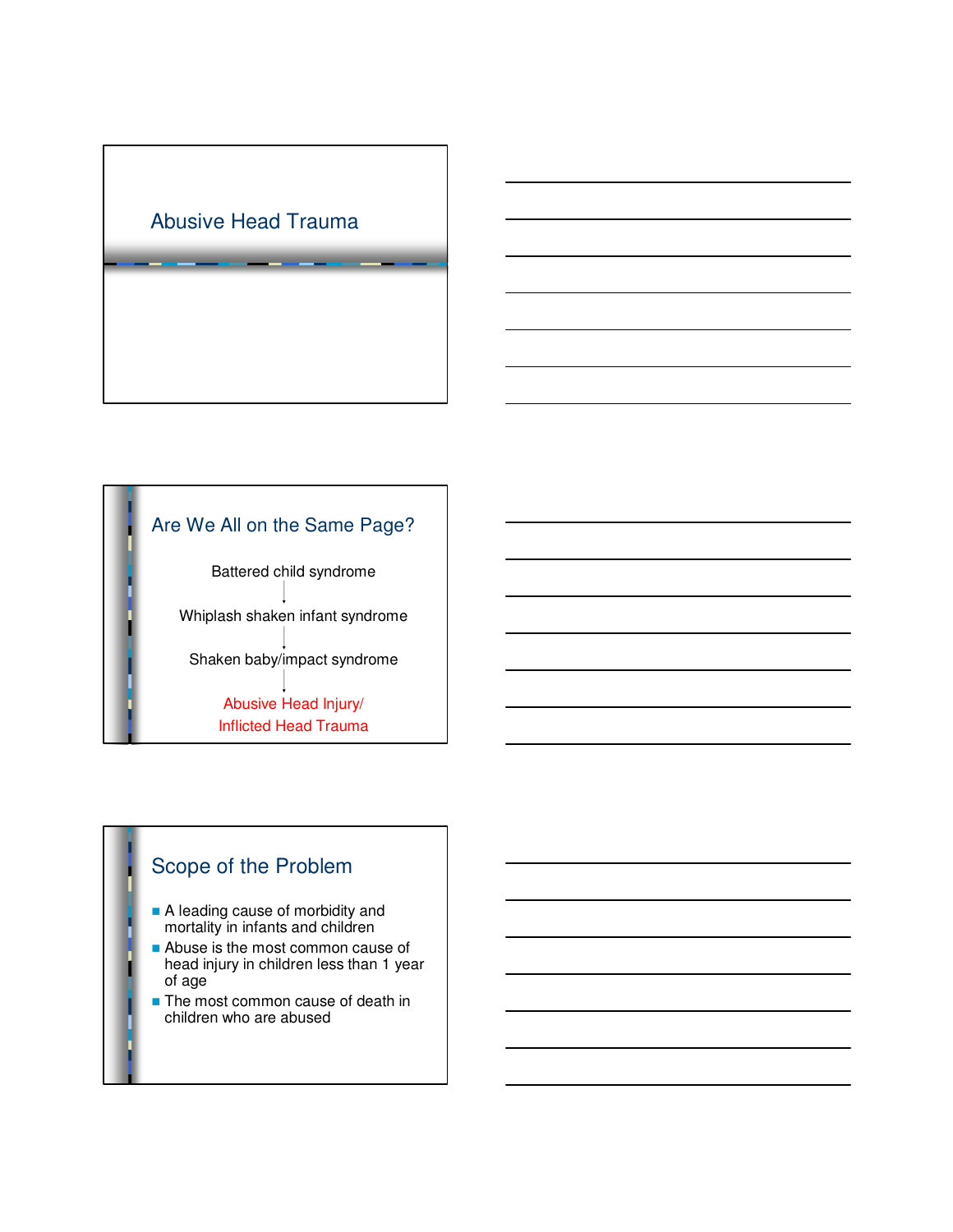

# Mechanism of Injury

 $\blacksquare$  Most often involves children less than 1 year of age

 $\blacksquare$  Why is this?

# Clinical Presentations

- "Serious":
	- Apnea
	- Lethargy
	- Seizures
	- Increased or decreased tone
	- Impaired
	- consciousness
- "Less serious":
	- Poor feeding
	- Irritability
	- Vomiting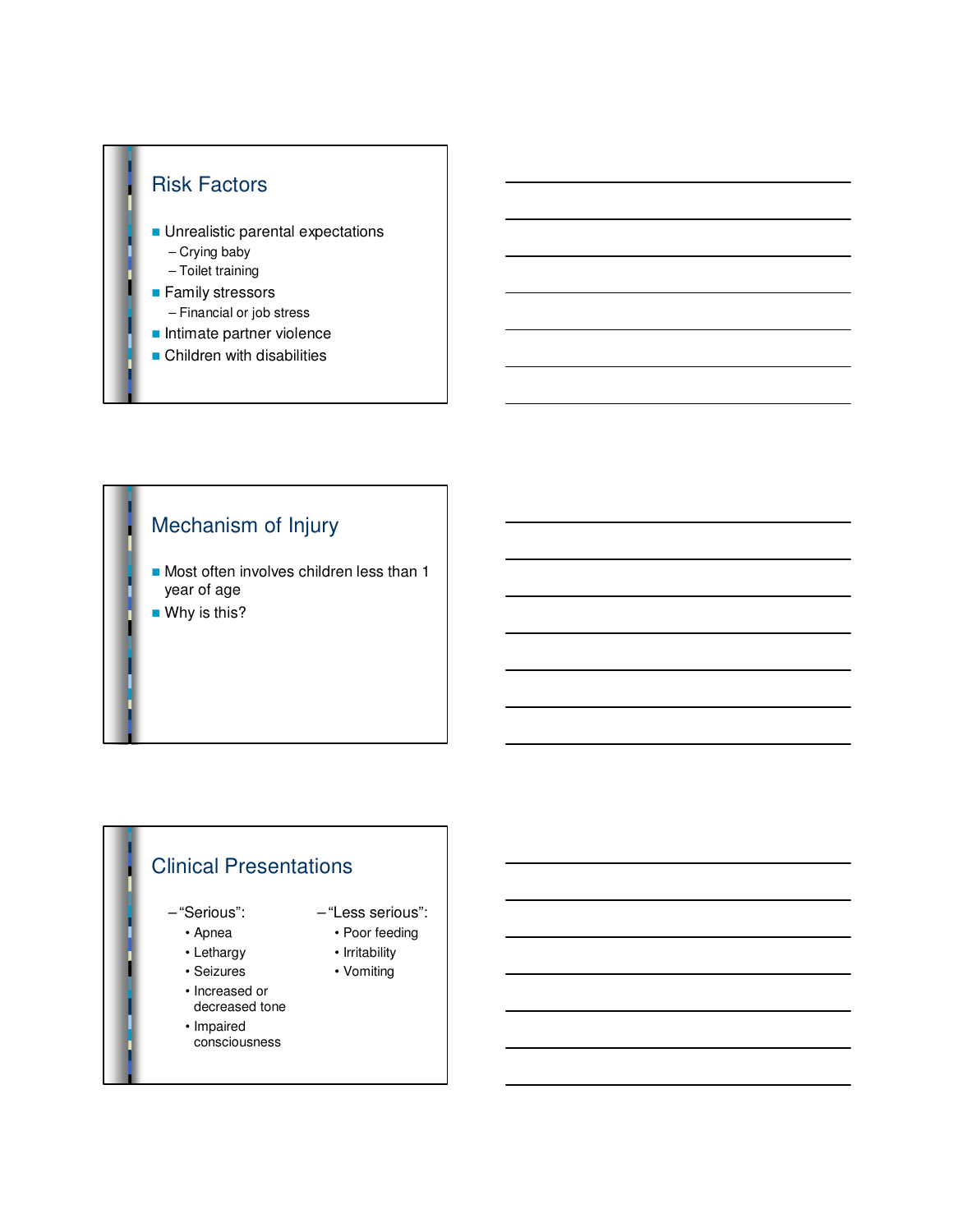# Classic Injuries

- 1) Cranial injuries
- n Injury may occur at multiple levels
- **n** Most often subdural hemorrhage seen in approximately 90% of cases of abusive head injury
- Swelling of the brain (cerebral edema)

# Classic Injuries

- 2) Retinal hemorrhage
- $\overline{\phantom{a}}$  Bleeding in one or multiple layers of the eye
- Seen in 65-95% of cases of abusive head injury
- Often asymmetric or present in only one eye **Requires a trained pediatric ophthalmologist**
- to assess and document

# Classic Injuries

- 3) Skeletal injury
- $\blacksquare$  Rib fractures
- **n** Classic metaphyseal lesions
- $\blacksquare$  Skull fractures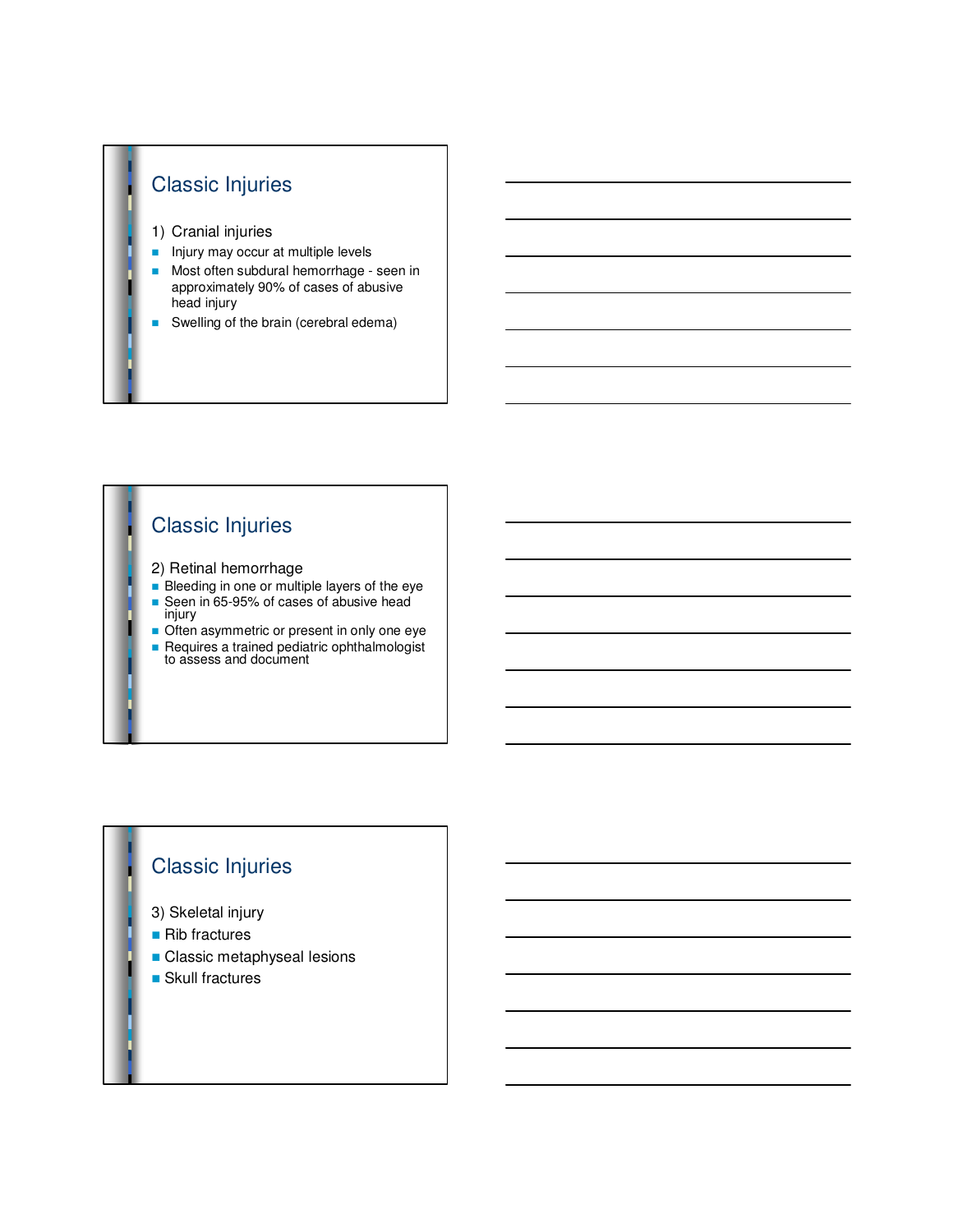

- **Healthcare provider**
- **n** Hospital social worker
- **n** Child protective services
- **Law enforcement**

#### Role of The Multidisciplinary Team

- $\blacksquare$  Information from the healthcare provider:
	- Whether or not there is a medical explanation for the findings
	- An opinion as to whether the provided history could account for the injuries seen
	- An estimation of when the injuries occurred based on the provided history

#### Role of The Multidisciplinary Team

- $\blacksquare$  Information from the hospital social worker:
	- Family profile?
	- Mental health issues?
	- Substance abuse issues?
	- Intimate partner violence?
	- Past legal/children's services involvement?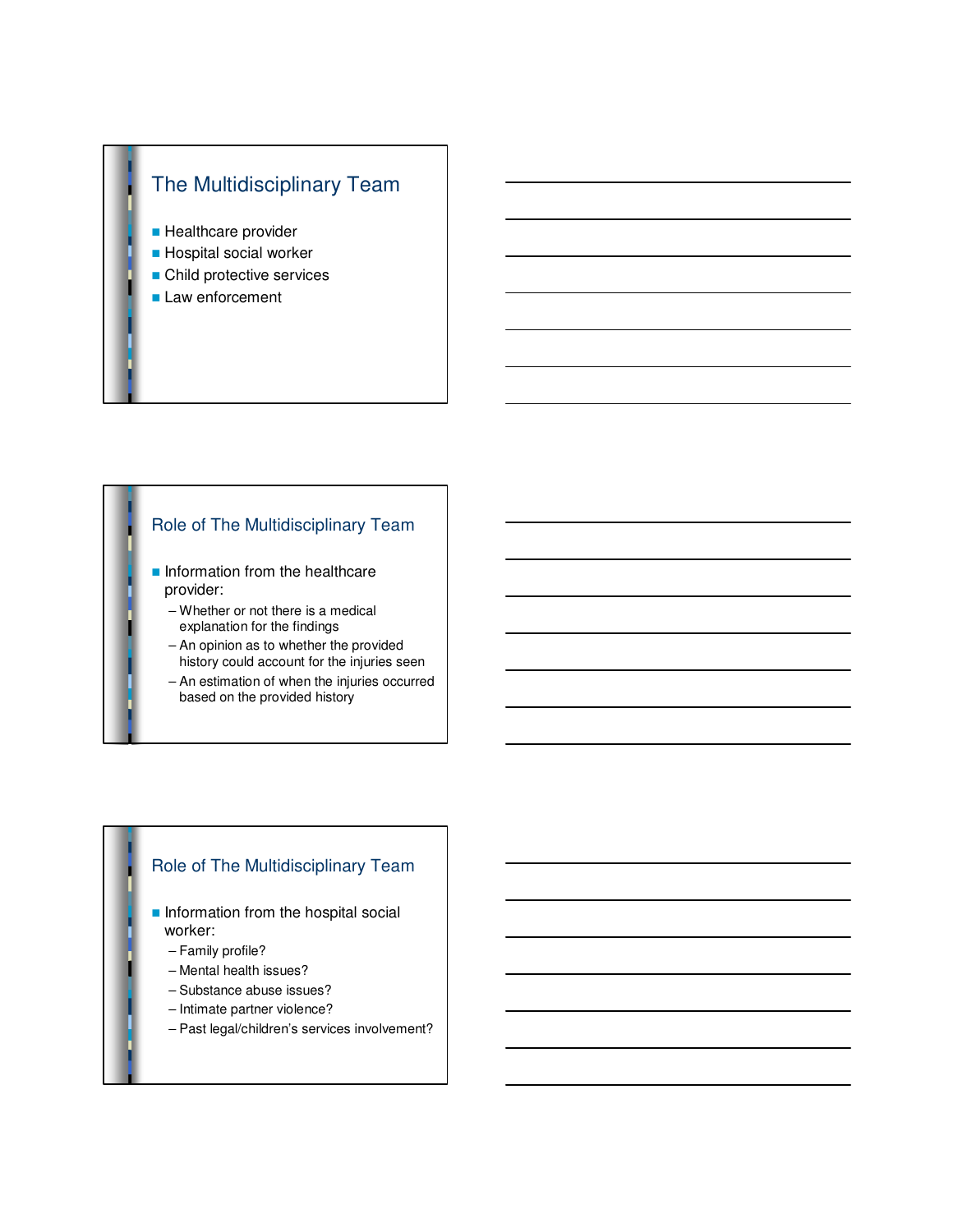#### Role of The Multidisciplinary Team

- **n** Information from child protective services:
	- Past involvement concerns of abuse/neglect?
	- Scene investigation
	- Interview of siblings/neighbors/relatives

#### Role of The Multidisciplinary Team

- **n** Information from law enforcement:
	- Scene investigation
	- Interview of siblings/neighbors/relatives
	- Review of phone records/credit card receipts/security camera images
	- Additional interviews of possible perpetrators

# **Conclusion**

- $\blacksquare$  Abuse is the most common cause of head injury in children less than 1 year of age
- $\blacksquare$  The presentation of abusive head injuries may vary, and healthcare providers should always consider this in the list of potential diagnoses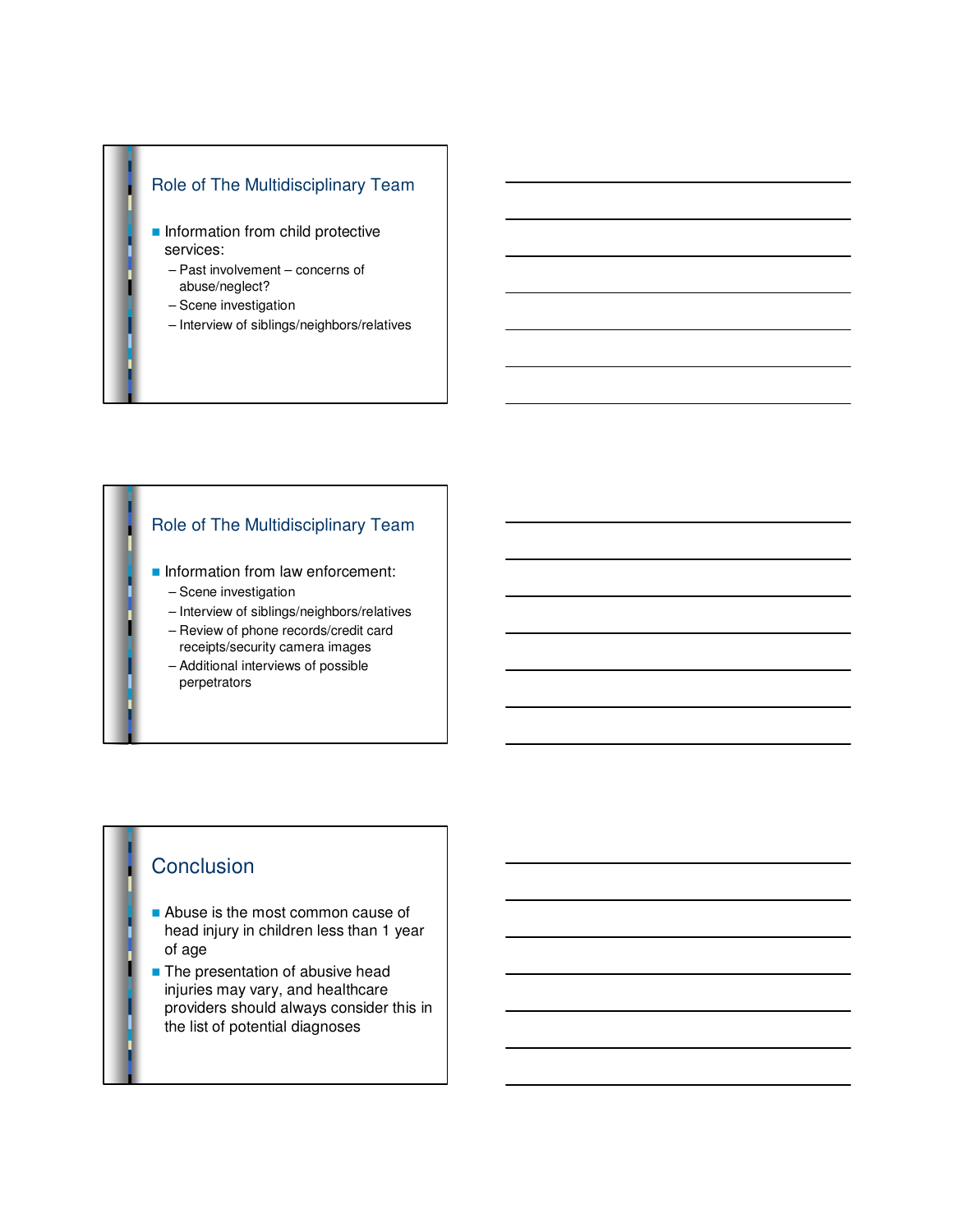# **Conclusion**

 $\blacksquare$  There is critical information to be gleaned from each member of the multidisciplinary team in the assessment of abusive head injury, and each member of the team plays a role in the diagnosis.

# Neglect: Failure-to-Thrive

# Definition of Failure-to-Thrive

#### **Narying definitions:**

- Weight-for-age decreasing across 2 major percentile channels from a previously established growth pattern
- Weight-for-length < 80% of ideal weight
- Weight (or weight-for-length) < 2 standard deviations below the mean for sex and age
- \* Recognize that these definitions must be applied with caution!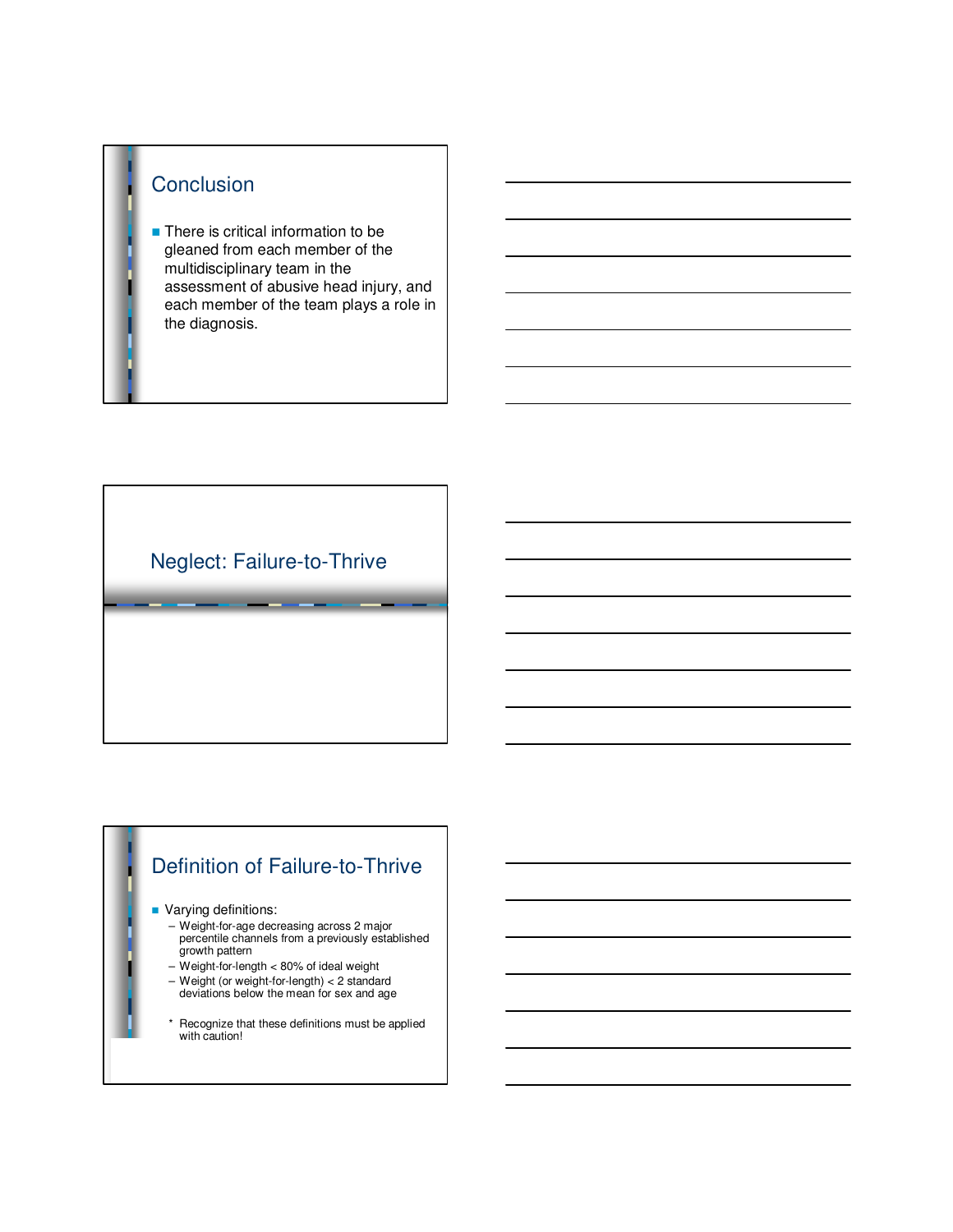# Definition of Failure-to-Thrive

#### From the AAP 2005:

"A significantly prolonged cessation of appropriate weight gain compared with recognized norms for age and gender after having achieved a stable pattern."

# Definition of Failure-to-Thrive

From the AAP 2005:

"A significantly prolonged cessation of appropriate weight gain compared with recognized norms for age and gender after having achieved a stable pattern."

Allows for the unique aspects of each case

#### Incidence of Failure-to-Thrive

- Starvation affects  $> 3$  million children worldwide, predominately in developing countries with food shortages.
- While neglect is the most common form of child maltreatment, it is unclear what percentage of these cases represent nutritional neglect.
- Up to 10% of low-income American children have failure to thrive.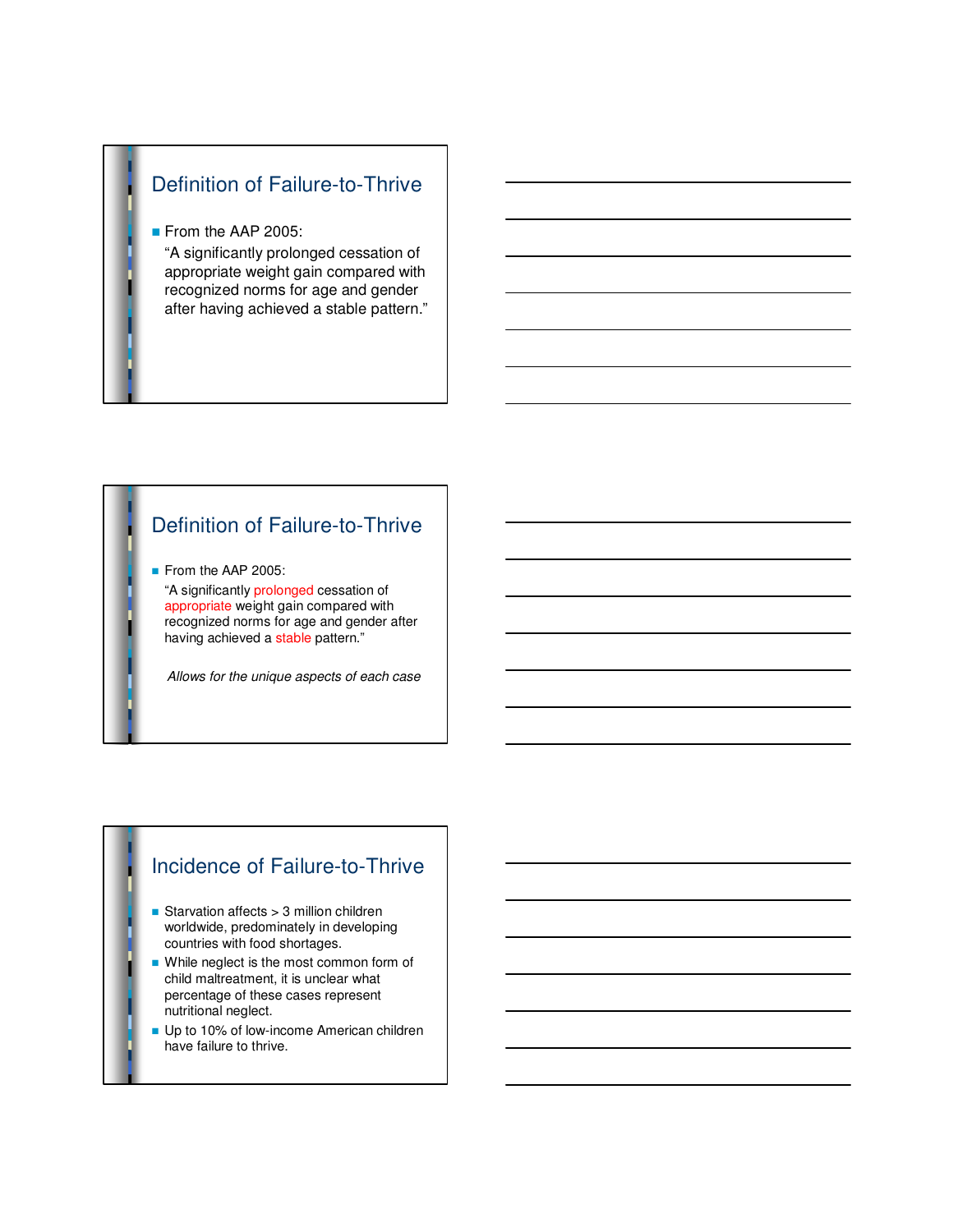# Causes of Failure-to-Thrive

- **n** Organic (medical causes):
	- Inadequate intake
		- Swallow dysfunction, nervous system depression, anorexia
	- Increased metabolic rate
		- Chronic lung disease, congenital heart disease, fever, thyroid disease
	- Maldigestion or malabsorption
		- AIDS, cystic fibrosis, short gut syndrome, inflammatory bowel disease, celiac disease

## Causes of Failure-to-Thrive

- **n** Organic (medical causes):
	- Complications of prematurity
	- Developmental delays
	- Congenital anomalies
	- Intrauterine toxin exposure (e.g. alcohol, lead)

## Causes of Failure-to-Thrive

- **Non-Organic ("social" causes):** 
	- Food being withheld from the child
	- Child not being given appropriate types of food
	- Food not being prepared correctly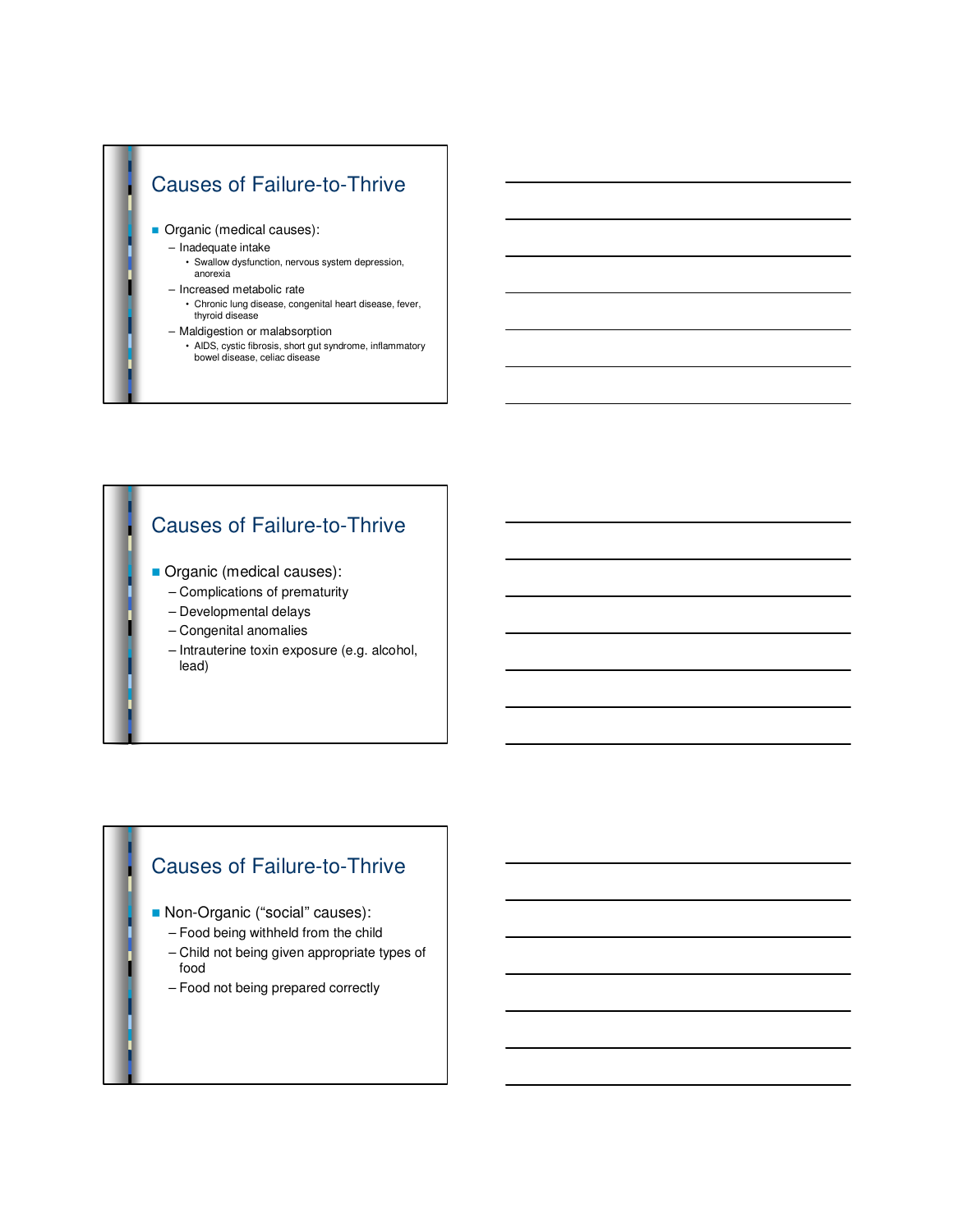



## Assessment and Intervention

- **A** multidisciplinary team is the best approach:
	- Healthcare Providers
	- Social Services
	- Child Protective Services
	- Legal Community
	- Caregivers (a critical part of the team)

#### Risk Factors for Failure to Thrive

**n** Poverty\*

- **n** Unusual health and nutrition beliefs
- **n** Social isolation
	- Single parent
- Rural communities
- $\blacksquare$  Substance abuse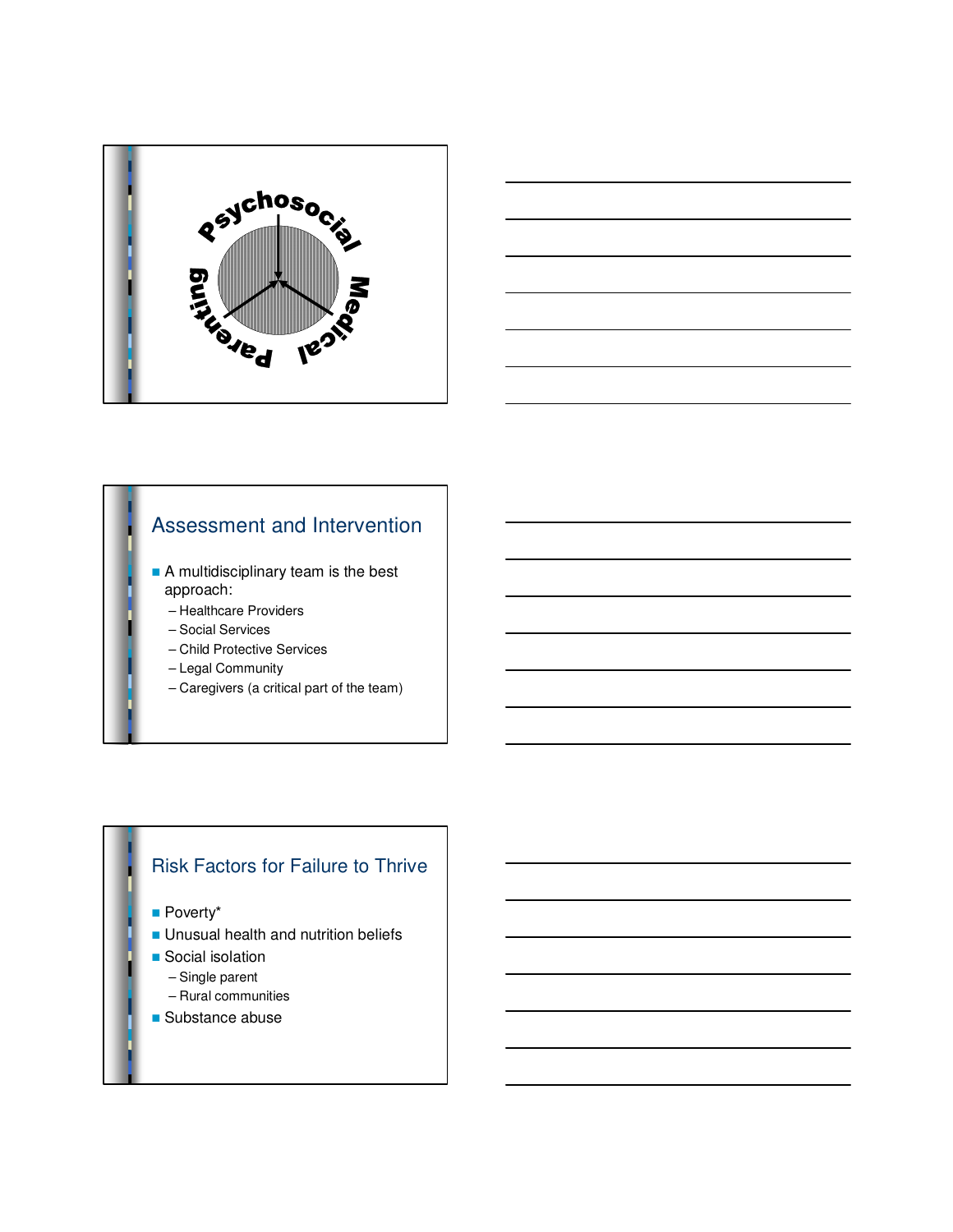#### Risk Factors for Failure to Thrive

- Violence or abuse
- $\blacksquare$  Mental health issues
	- Depression
- $\blacksquare$  Parenting skills
	- Young parents
	- Parents out of home frequently
	- Disordered feeding techniques

#### Risk Factors for Failure to Thrive

- **n** Infant-caregiver attachment
	- The child's temperament plays a role in the interactions with the parent. Many FTT children are perceived as "difficult" by the caregiver.
	- Caregivers often have maladaptive reactions to the behaviors of children leading to struggle with feeding, excess anger and hostility associated with food intake.

## Evaluation of the Child

- Role of the healthcare provider:
	- History taking
	- Examination
	- Feeding observation
		- Allows physician to observe the parent/child interaction
		- Allows physician to observe how food is prepared
		- Allows physician to observe how the child eats
	- Testing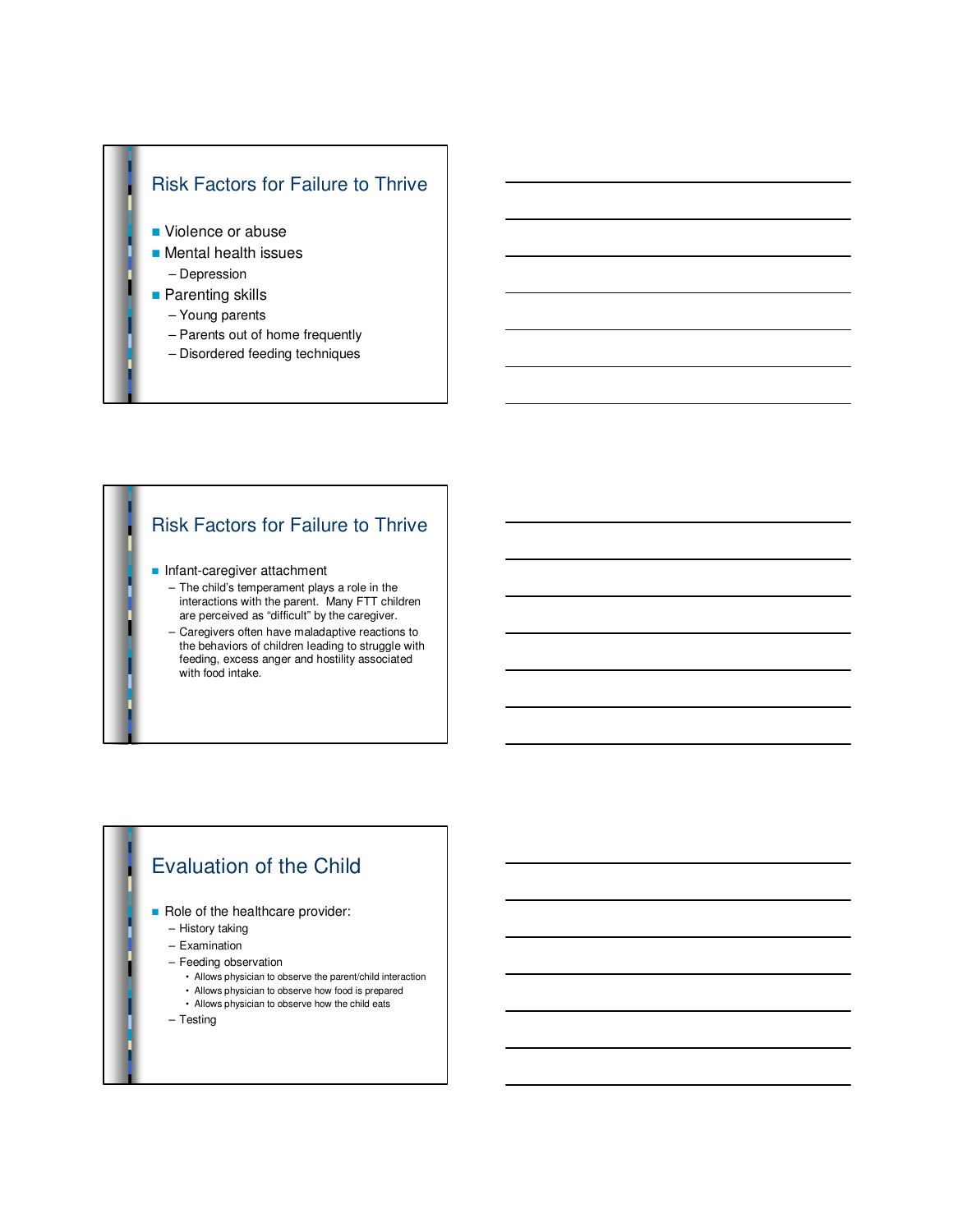

# AAP Recommendations

- $\blacksquare$  In communities with no specialized CPS centers, children requiring evaluation/treatment for abuse or neglect be hospitalized for the initial management until medically stable and safe placement is available
- **Hospitalization of children requiring** evaluation and treatment for abuse or neglect should be viewed by third-party payors as medically necessary

#### Evaluation of Home Environment

- **n** Is appropriate food present and stored safely?
- **n** Is there water/electricity?
- Other evidence of neglect?
- $\blacksquare$  Safe environment for the child?
- Photograph the home environment
- **Photograph other siblings if necessary**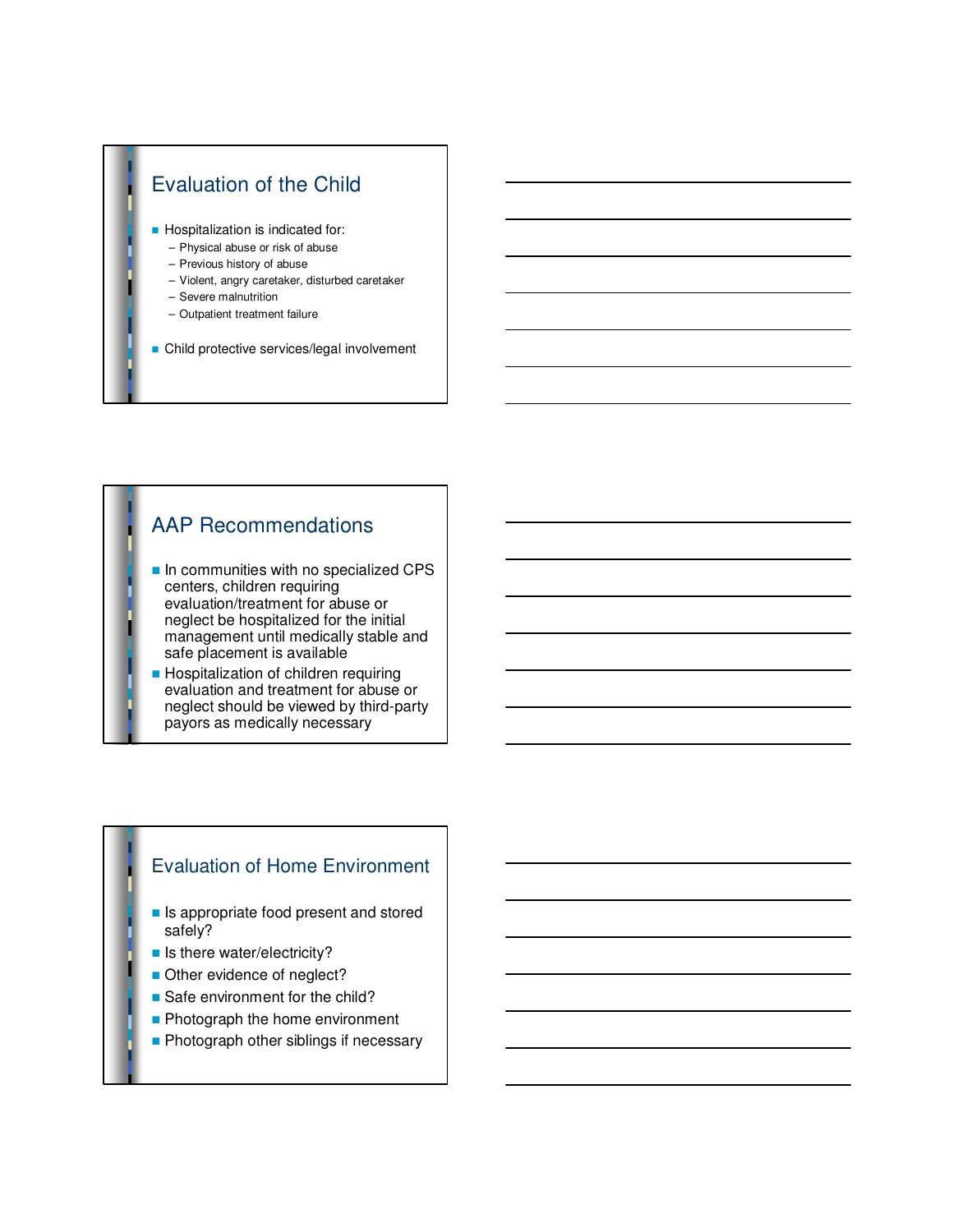# Corroboration of History

- Role of child protective services and/or law enforcement:
	- Obtain statements from siblings, relatives or neighbors
	- Concerns raised by the school?
	- Verify access (or lack of access) to appropriate medical care

#### Failure-to-Thrive: Investigative **Recommendations**

- 1. Seek a medical evaluation if one hasn't yet been done.
- 2. An evaluation of the child's home environment is critical.
- 3. Never underestimate what a caregiver is capable of doing.
- 4. Sometimes the obese child needs as much attention as the skinny child.

#### SPECIAL ARTICLE

#### Childhood Obesity and Medical Neglect

Todd Varness, MD, MPH<sup>3</sup>, David B. Allen, MD<sup>3</sup>, Aaron L. Carrel, MD<sup>3</sup>, Norman Fost, MD, MPH<sup>3,b</sup><br> $Pediatrics 2009;123;399-406$ 

TABLE 1 Childhood Obesity Categories Description

| Category                             | Description                                                                                                   |
|--------------------------------------|---------------------------------------------------------------------------------------------------------------|
|                                      | Obese children who have no comorbid conditions                                                                |
|                                      | Obese children who have comorbid conditions that predict<br>serious harm but are reversible in adulthood      |
| $\overline{\overline{\overline{3}}}$ | Obese children who have comorbid conditions that predict.<br>serious harm and are not reversible in adulthood |
|                                      | Obese children who have comorbid conditions that<br>constitute serious imminent harm in childhood             |
|                                      |                                                                                                               |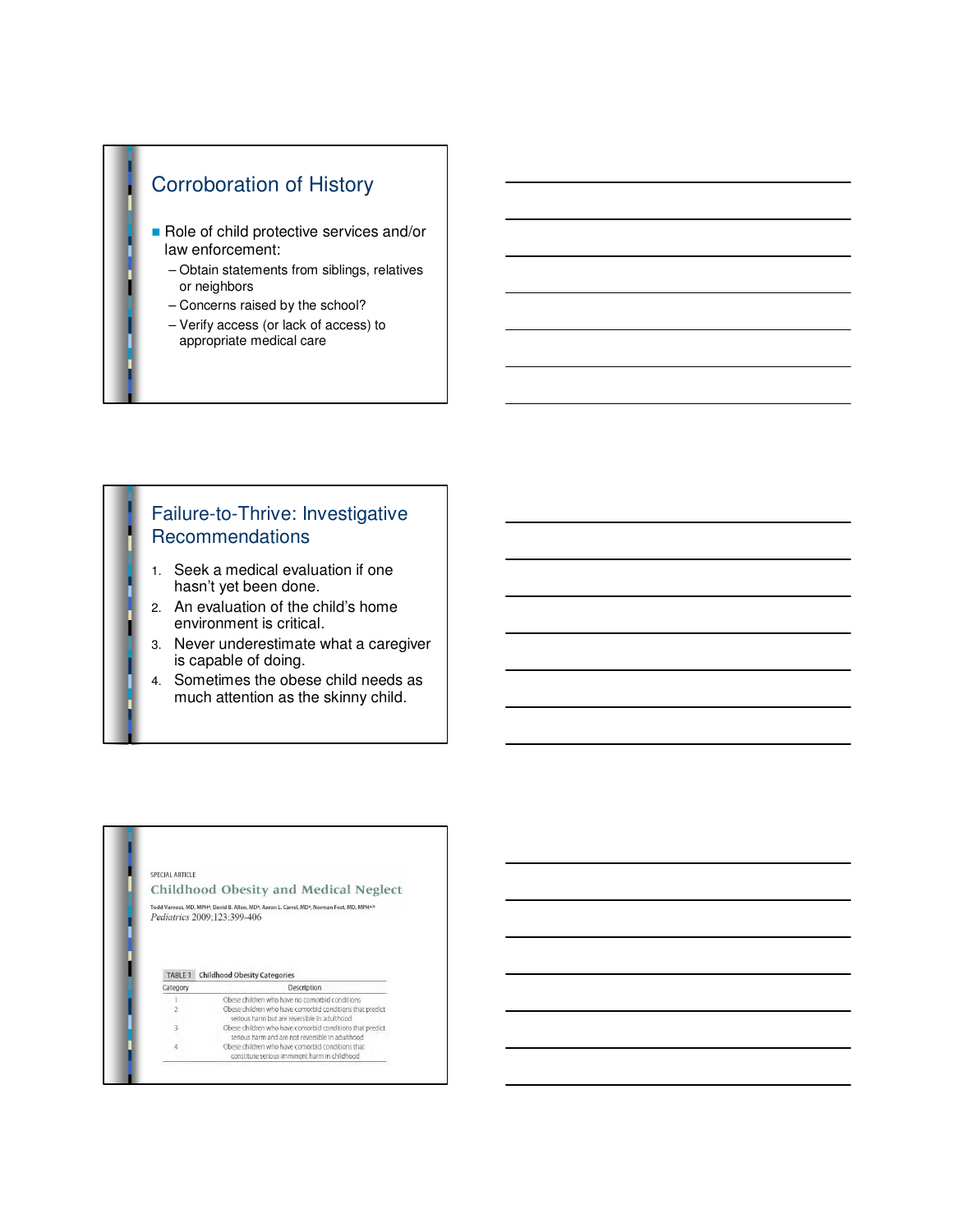- When all 3 conditions are present:
	- 1. There is a high likelihood that serious harm will occur
	- 2. A reasonable likelihood that state intervention will result in effective treatment
	- 3. There are no other alternatives to address the issue

#### How Best to Respond?

- First response should be to pursue less invasive alternatives
- Multidisciplinary approaches may be used, involving home health nurses, social workers, school nurses, and community-based social service agencies
- Mandated behavioral interventions and "weigh-ins" also should be considered
- Consider removal from the home

# **Conclusion**

- Specific definitions of failure to thrive vary, but all share the concept that a child who should be and has been growing is now not growing
- There are a multitude of medical and psychosocial risk factors for a child failing to thrive
- Failure to thrive is rarely due to a specific disease, but is more often the result of complex interactions between the caregiver and child, environment, and family unit
- A multidisciplinary team is critical to the successful evaluation, diagnosis and treatment of failure to thrive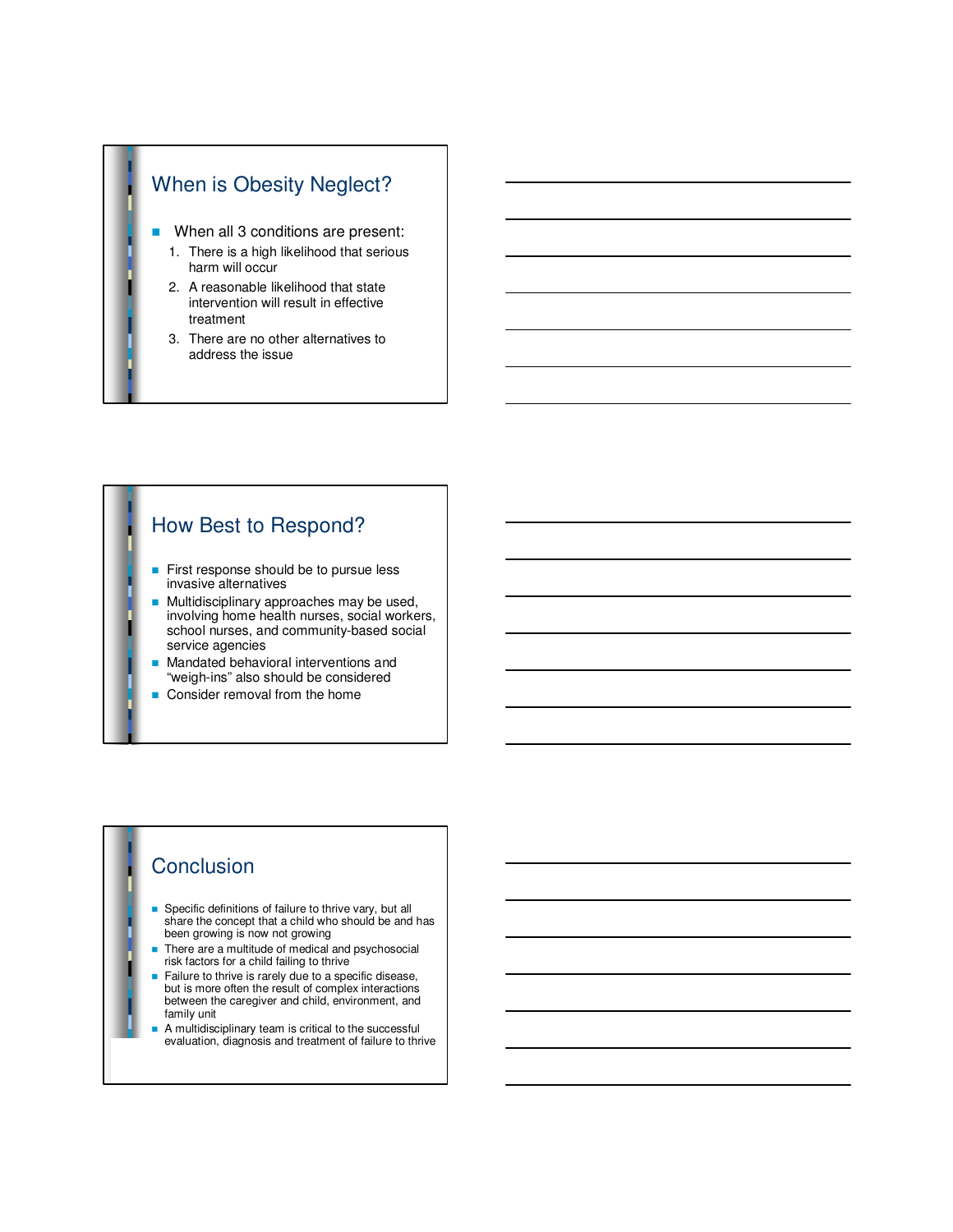

# A National Model

■ The Center for Child and Family Advocacy at Nationwide Children's Hospital is the first facility in the country to bring together, under one roof, comprehensive intervention and prevention services, with long-term treatment and support for abused children and victims of domestic violence.

#### Center for Child and Family Advocacy

■ Our Mission - To foster a safe community by breaking the cycle of violence through coordinated, comprehensive services in treatment and prevention of child abuse and domestic violence

- Therapeutic Model
	- Hospital-based CAC primary focus is treatment
	- Cooperation and collaboration with investigative agencies creates child-focused system care
- Comprehensive
	- Assessment, treatment, prevention for victims of violence (child and adult) Education and outreach
	-
	- Research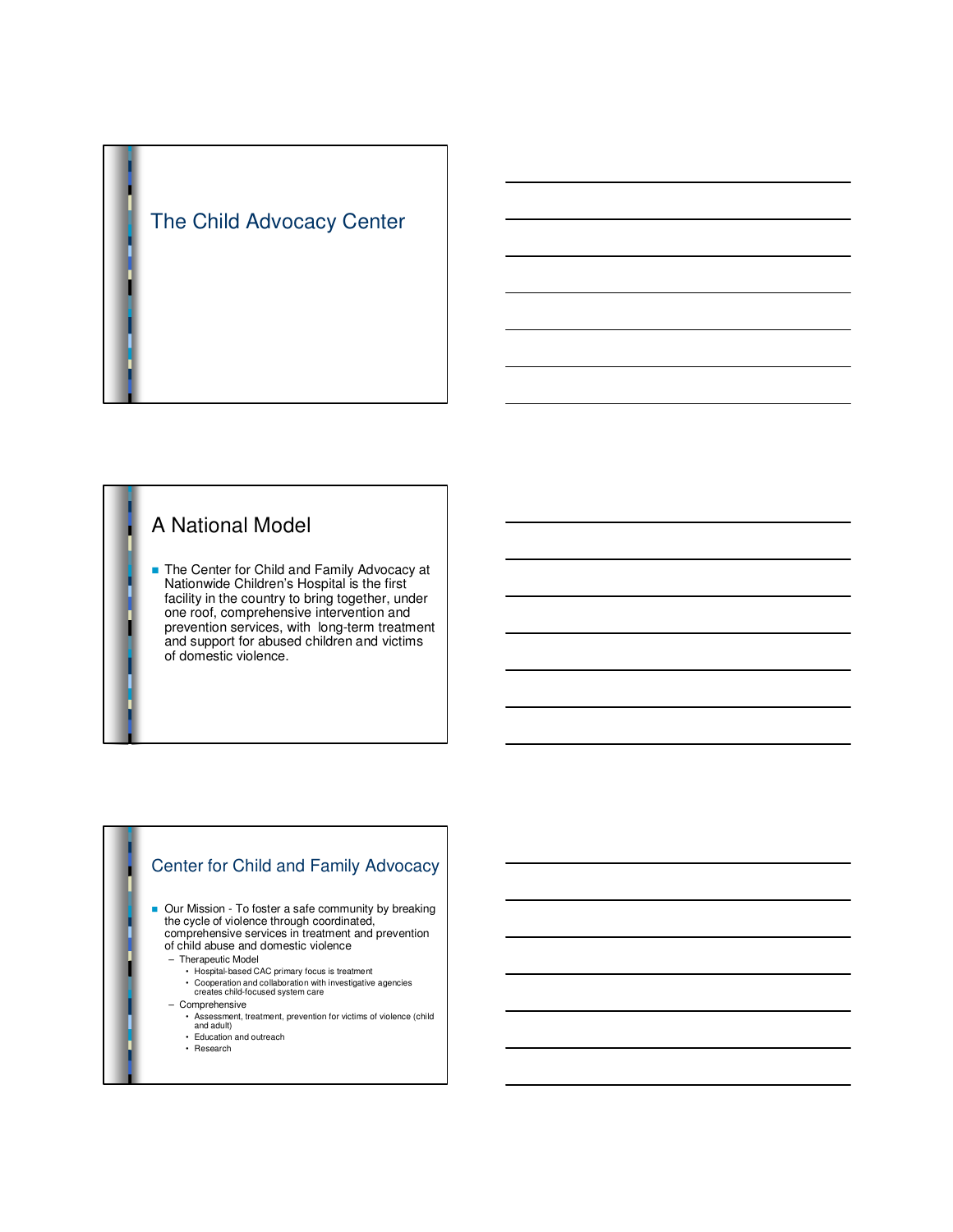# Child Advocacy Centers

- Began in 1985; over 300 centers nationally
- Coordination of investigation and intervention services for child abuse victims
- Multidisciplinary team: child-focused
- Goal: ensure children are not revictimized by the systems designed to protect them

#### Multidisciplinary Team Reviews

- **n** Criteria: complex, multiple victim, high profile
- **n** Reviews status of investigation, treatment **Provides communication and accountability of** action plans established at assessment
- **Provides additional information to staff that** may not be known over time

#### Challenges to the "Promised Land" of Multidisciplinary, Family Focused Care

- **n** Turfism
- **n** Financial disparities among partners • changes over time
- **E** Leadership disparities among partners • changes over time
- "My way or no way"
- $\blacksquare$  "We've always done it this way..."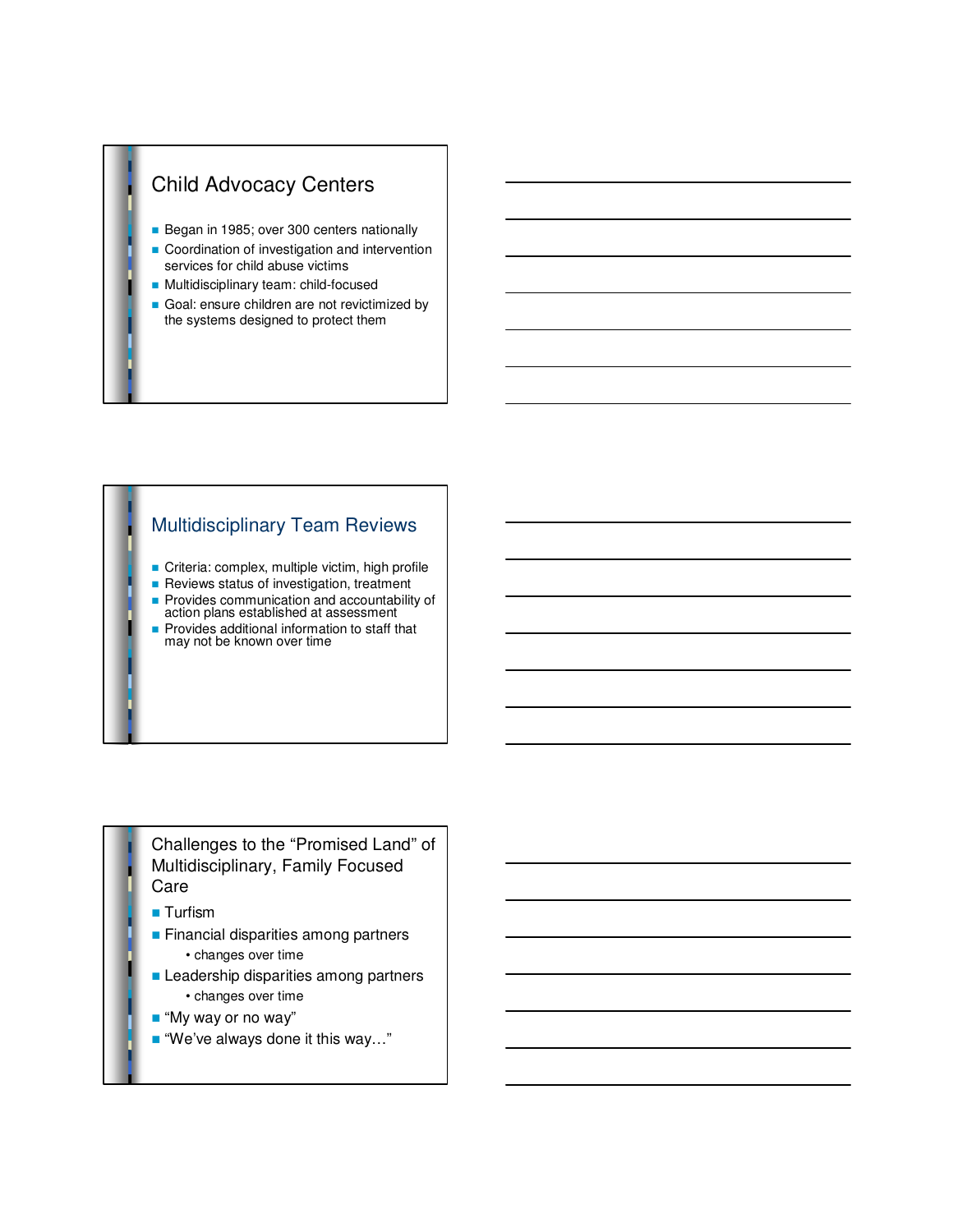# Partnership Strategies

- "No silos allowed"
- **Demonstrate value added**
- **De strong arm approach as last resort**
- Develop group consensus on main process; allow individual practice on smaller processes
- **Utilize peer pressure to your advantage**
- Develop a strategic planning process
- Stay on message: Mission, Vision, Values

## References: Bruising

- n Baraciak E et al. Dating of bruises in children: An assessment of physician accuracy. Pediatrics 2003;112:804-807
- n Carpenter R. The prevalence and distribution of bruising in babies. Arch Dis Child 1999;80:363-366
- Ellerstein N. The cutaneous manifestations of child abuse and neglect. Am J Dis Child 1979;133(9):906–909
- Feldman K. Patterned abusive bruises of the buttocks and the pinnae. Pediatrics 1992;90:633-636
- Hanigan W et al. Tin ear syndrome: rotational acceleration in<br>pediatric head injuries. Pediatrics 1987;80(5):618–622
- Kaczor K et al. Bruising and physical child abuse. Clin Ped<br>Emerg Med 2006;7:153-160

## References: Bruising

- n Maguire S et al. Can you age bruises accurately in children? A systematic review. Arch Dis Child 2005;90:187-189
- n Munang L et al. Lack of agreement on colour description between clinicians examining childhood bruising. J Clin Foren Med 2002;9:171-174
- Reece R & Christian C. Child Abuse: Medical diagnosis and management. 3rd Ed. AAP, 2009
- Stephenson T et al. Estimation of the age of bruising. Arch Dis Child 1996;74:53-55
- Sugar N et al. Bruises in infants and toddlers: Those who don't cruise rarely bruise. Arch Pediatr Adolesc Med 1999;153:399- 403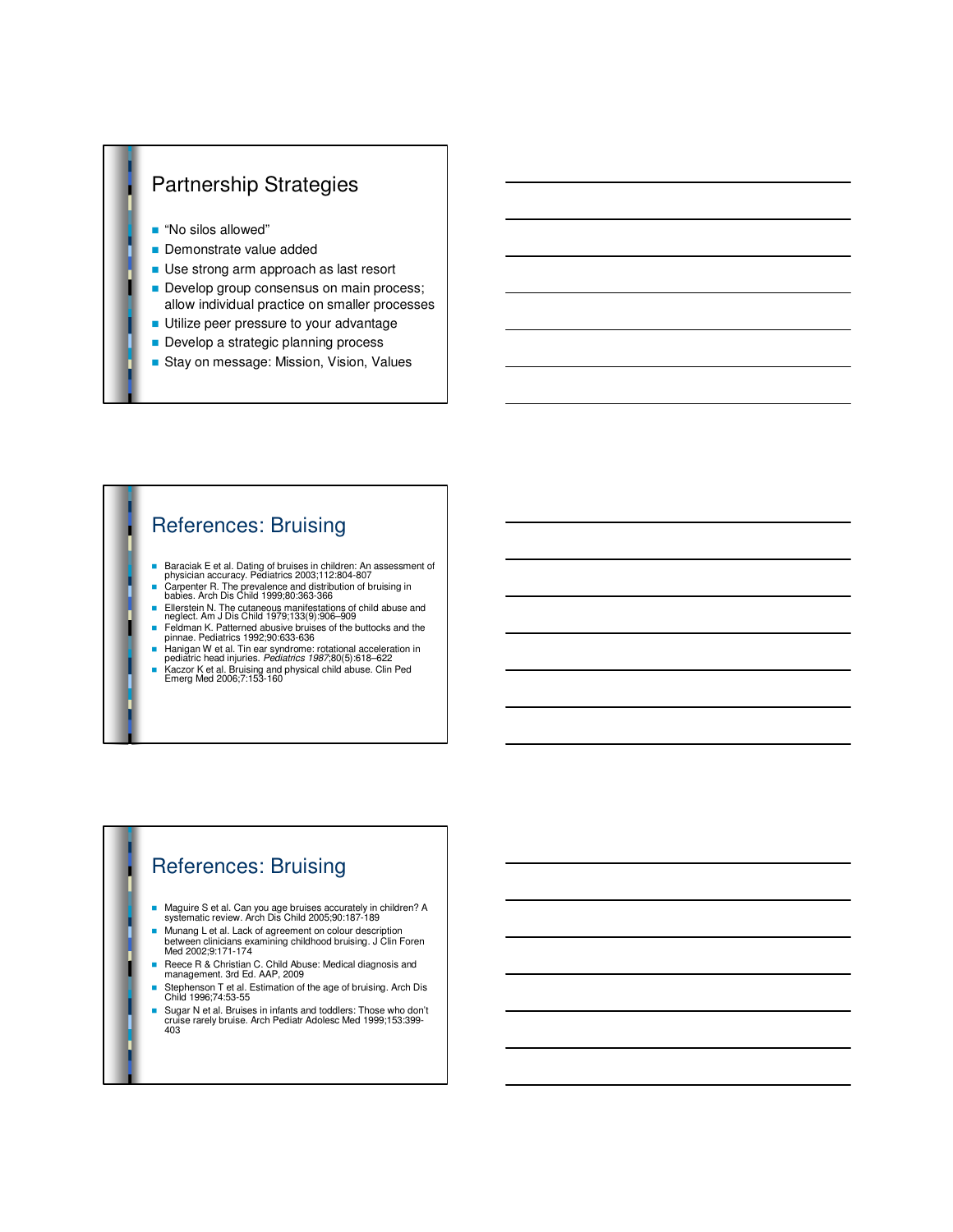#### References: Burns

- n Alexander et al. Microwave Oven Burns to Children: An Unusual Manifestation of Child Abuse. Pediatrics 1987;79:255-260
- In Allasio D et al. Immersion scald burns and the ability of young<br>children to climb into a bathtub. Pediatrics 2005;115:1419-1421
- Andronicus M et al. Non-accidental burns in children. Burns<br>1998;24:552-8
- n Angel C, Shu T, French D et al. Genital and perineal burns in
- children: 10 years of experience at a major burn center. J<br>Pediatr Surg 2002;37:99-103. Vol. X, No. 2, p. 9<br>■ Davis K et al. Summer Sunburn and Sun Exposure Among US<br>Youths Ages 11 to 18: National Prevalence and Associate
- Faller-Marquardt M et al. Cigarette burns in forensic medicine.<br>Forensic Sci Int 2008;176 :200–208

#### References: Burns

- Frechette A et al. Stun gun injury: A new presentation of the battered child syndrome. Pediatrics 1992;89(5):898-901
- 
- Geller A et al. Use of Sunscreen, Sunburning Rate and Tanning Bed Use Among More Than 10 000 US Children and<br>Adolescents. Pediatrics 2002;109:1009–1014<br>■ Hammond J et al. Predictive value of historical and physical<br>char
- 
- 
- 1991;84(2):166-168<br>
Elicks R et al. Skeletal surveys in children with burns caused by<br>
child abuse. Pediatric Emergency Care 2007;23(5): 308-313<br>
Leventhal J et al. Laxative-induced dermatitis of the buttocks<br>
incorrectly

#### References: Abusive Head Injury

- Bechtel et al. Characteristics that distinguish accidental from<br>abusive injury in hospitalized young children with head trauma.<br>Pediatrics 2004;114(1):165-168
- 
- 
- 
- Duhaime et al. Nonaccidental head injury in infants the<br>
"shaken-baby syndrome". *NEJM* 1998;338(25):1822-1828<br>
 Jenny et al. Analysis of Missed Cases of Abusive Head<br>
Trauma. Journal of the American Medical Associat